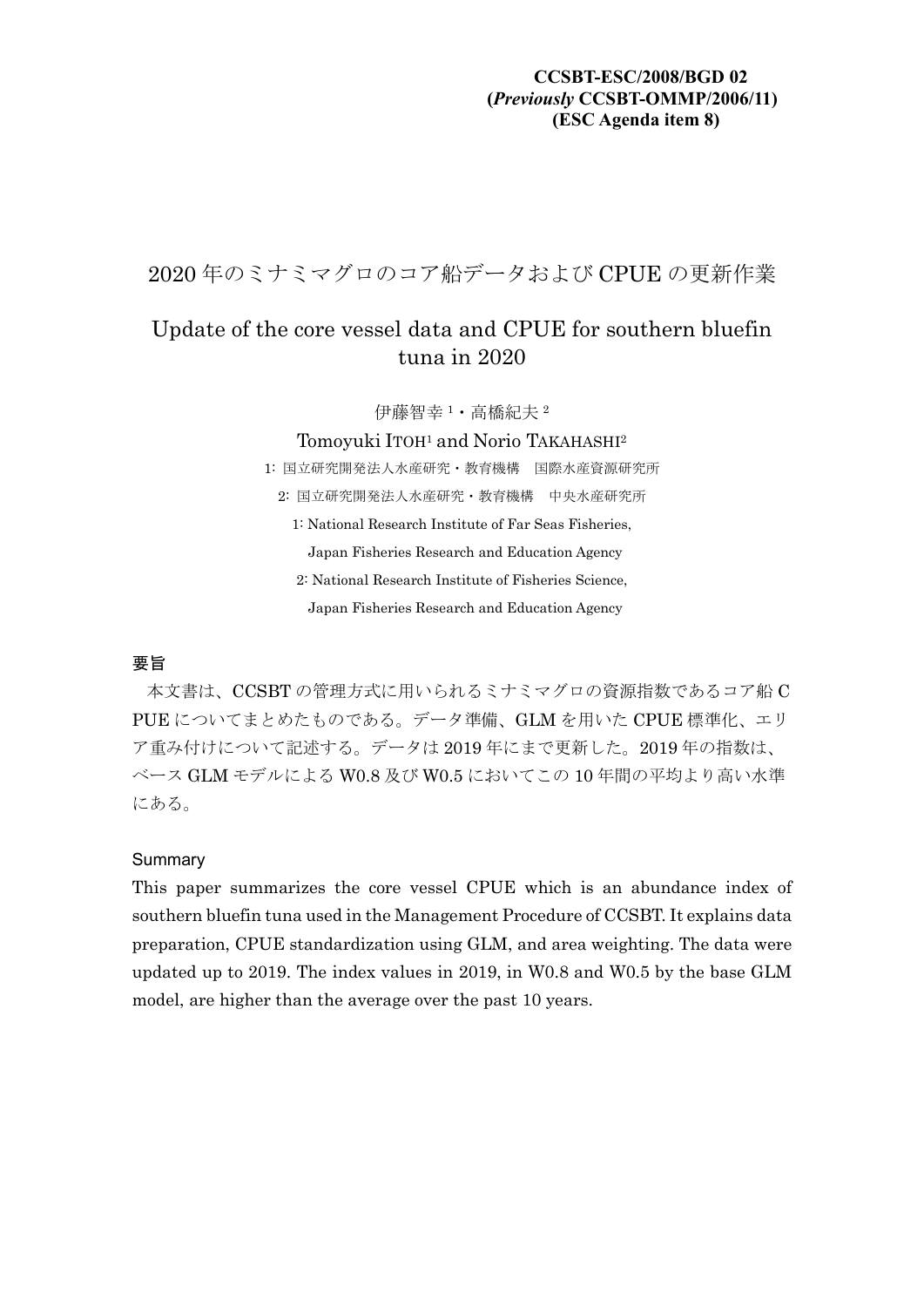#### Introduction

The stock management of southern bluefin tuna *Thunnus maccovii* in CCSBT entered a new era with the agreement and implementation of the Management Procedure (MP) in 2011. The adapted MP in CCSBT determines TAC by the prespecified rule using longline CPUE and aerial survey index, so that those indices should be evaluated with high transparency. The MP was reconstructed in 2019 and changed to include data of longline CPUE, gene tagging, POP and HSP. In terms of longline CPUE, however, because the shot-by-shot data of Japanese longline is critically important intellectual property for fishermen, Japanese government is not able to open it to CCSBT scientists. Therefore, we explain data preparation and indices in detail in this paper, and try to ensure transparency and evaluation. Consideration on the extremely high CPUE in 2018 was given in another document (CCSBT-OMMP/2006/12).

#### Data preparation

The dataset used was created from shot-by-shot records of Japanese longline from Japan (1986-2019), Australia (RTMP data; 1989-2005), and New Zealand (Joint venture; 1990-2015). New Zealand joint venture with Japanese longline vessels was not implemented since 2016. The data from Japan were based on the logbook data, except that RTMP data were used for the most recent years if logbook data were not yet available and RTMP data of the vessel were available. Note that data of operations especially for non-SBT targeting will be added to the dataset one or two years later when logbook data become available.

The dataset was limited to the CCSBT statistical areas between Area 4 and Area 9 and months between April and September. Because there was no Japanese vessel chartered in New Zealand since 2016, data in Area 5 and Are 6 were scarce. It was agreed in the CPUE group that the data in Area 5 and Area 6 should be combined into Area 4 and Area 7, respectively.

CPUE was defined as the number of SBT for age 4 and older (age 4+) caught per 1000 hooks. Proportion of age 4+ by 5x5 degree square in longitude and latitude and month was calculated from the CCSBT catch-at-age database which added catch-at-age data made by Japan this year for 2018 and 2019.

Vessels which caught a large number of SBT (called "core vessels") were selected with a rule of x (top rank of SBT catch in a year) = 56 and  $v$  (number of years in the top ranks)  $= 3.$  A subset of vessels with a total data records of  $195,134$  were extracted from entire vessels (Table 1). The number of core vessels chosen ranged from 35 to 106 each year.

For reference, Fig. 1a and Fig.1b show the number of squares operated in terms of 5x5-degree / month, 1x1-degree / month and the number of 1x1-degree squares in 5x5 degree square for all operations and operations with positive SBT (age 4+) catch,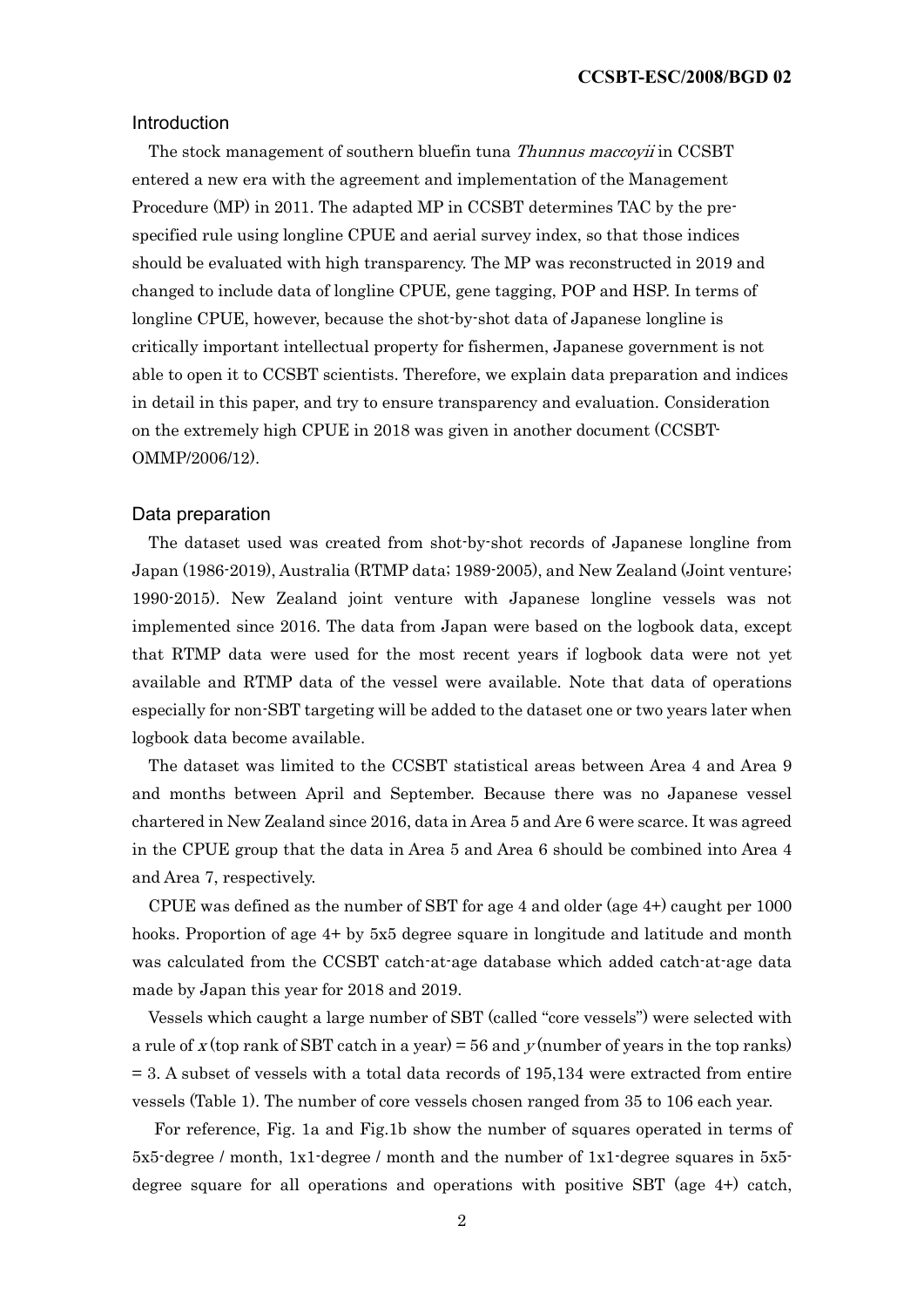respectively.

The following modifications were made to the dataset before CPUE standardization: deleted the records of the operations in south of 50 degree South; and deleted records for operations with extremely high CPUE (>120) as outliers. The shot-by-shot data were aggregated by 5x5 degrees in the month. Aggregated data of little effort (< 10,000 hooks) had been deleted.

#### CPUE standardization

CPUE were standardized in GLM using R (version 3.6.1). Small constant of 0.2, which was 10% of the nominal CPUE, was added to CPUE of age 4+ before log transformation (Nishida and Tsuji 1998).

Base series:

$$
log(CPUE+0.2) = Intercept + Year + Month + Area + Lat5 + BET\_CPUE +YFT_CPUE + (Month*Area) + (Year*Lat5) + (Year*Area) + Error;
$$

Two additional CPUE series were made for monitoring purpose of the status of the stock and MP implementation.

Monitoring series 1 (Reduced base model):

 $log(CPUE+0.2)$  = Intercept + Year + Month + Area + Lat5 + BET CPUE +  $YFT$   $CPUE + (Month*Area) + Error,$ 

Monitoring series 2: Same procedure as applied in Base series, but the data used were prepared at the shot-by-shot daily level, not the aggregated 5x5-degree/month level.

Estimated parameter values for Base case are shown in Table 2. The ANOVA statistics for the three cases are shown in Table 3. The standardized CPUE (ls-mean) and QQ plots of the residuals are shown in Fig.2 and Fig. 3.

AIC and BIC were calculated for the base model and the reduced base model nested with each other. The base model is selected from the viewpoint of AIC, but not from BIC (Table 4).

#### Area weighted standardized CPUE

Using the estimated parameters obtained from CPUE standardization by GLM, the Constant Square (CS) and Variable Square (VS) abundance indices were computed by the following equations:

 $CS_{4+,y} = \sum_{m} \sum_{a} \sum_{l}(AI_{CS})_{(1969-present)}[exp(Intercept + Year + Month + Area + Lat5 +$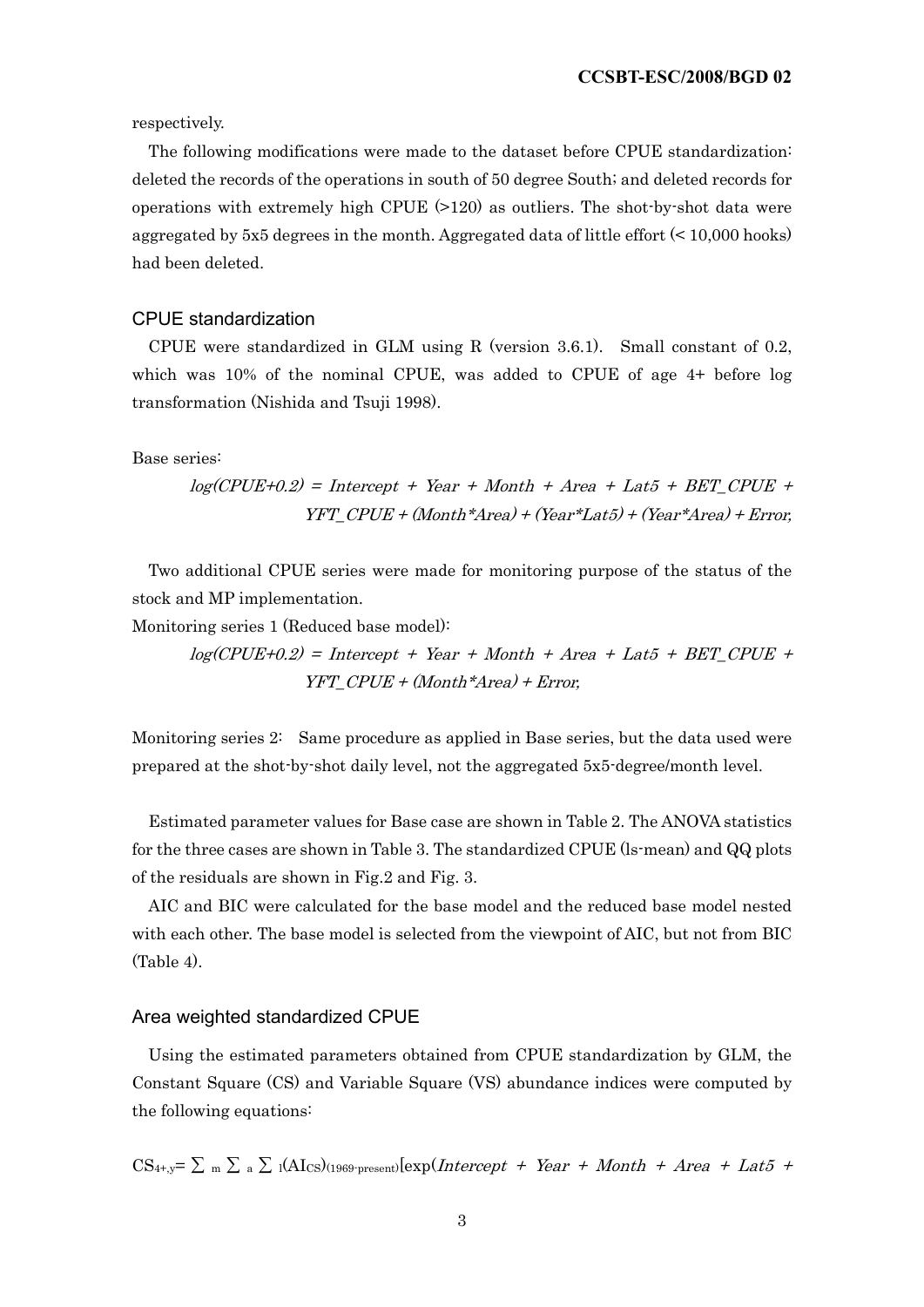$$
BET\_CPUE + YFT\_CPUE + (Month*Area) + (Year*Area) + (Year*Area) + \sigma^{2/2}) \cdot 0.2]
$$
  
\n
$$
VS_{4+,y} = \sum_{m} \sum_{a} \sum_{l} (AI_{VS})_{ymal} [exp(Intercept + Year + Month + Area + Lat5 + BET\_CPUE +\nYFT\_CPUE + (Month*Area) + (Year*Lat5) +\n(Year*Area) + \sigma^{2/2}) \cdot 0.2]
$$

where

| $CS_{4+,y}$                         | is the CS abundance index for age 4+ and y-th year,               |
|-------------------------------------|-------------------------------------------------------------------|
| $VS_{4+,y}$                         | is the VS abundance index for age 4+ and y-th year,               |
| $(AI_{CS})$ (1969-present)          | is the area index of the CS model for the period 1969 present,    |
| (AI <sub>VS</sub> ) <sub>ymal</sub> | is the area index of the VS model for y-th year, m-th month, a-th |
|                                     | SBT statistical area, and l-th latitude,                          |
| $\sigma$                            | is the mean square error in the GLM analyses,                     |

Then,  $w0.5$  and  $w0.8$  (B-ratio and geostat proxies) were calculated using the equation below.

 $I_{y,a} = wCS_{y,a} + (1 - w)VS_{y,a}$ 

The area weighted CPUE value in the latest year (2019), which was mainly from RTMP data and targeting on SBT, was corrected from the average ratio of CPUEs between RTMP and Logbook data over the recent three years according to the agreement in the CPUE web-meeting held in March 2010. The constant was set as 1.0 because the average value over three years exceeds 1.0 (ratio Logbook based CPUE in W0.8 / RTMP based CPUE in W0.8 in the core vessel dataset<sup>1</sup>).

The area weighted CPUE series between 1986 and 2019 were calibrated to the historical time series since 1969 based on the agreed method (SAG9 Report in 2008, attachment 5) derived from the GLM model using data of all vessels described in Nishida and Tsuji (1998). At the 3rd OMMP Technical meeting held in Seattle in 2010, it was agreed that the pre-1986 series used in MP implementation will be fixed at the value estimated based on data to 2008 only. Calibration would thus in future always be based upon the 1986-2008 points of this series.

Calculated area weighted standardized CPUEs are shown in Table 5 and Fig. 4. The relative index values of W0.8 in 2019 using the base GLM model (1.743) is high as 144% of the average  $(1.210)$  in the past 10 years. That of W0.5 in 2019  $(1.202)$  is high as 140% of the average (0.858) in the past 10 years.

The trends of the indices between the GLM model (Base vs Reduced Base) were similar to each other but different since 2010. The differences between the two GLM models

<sup>1</sup> In order to prevent a luck of data for interaction terms, the threshold to be deleted for the little effort was lowered to 1000 instead of 10,000.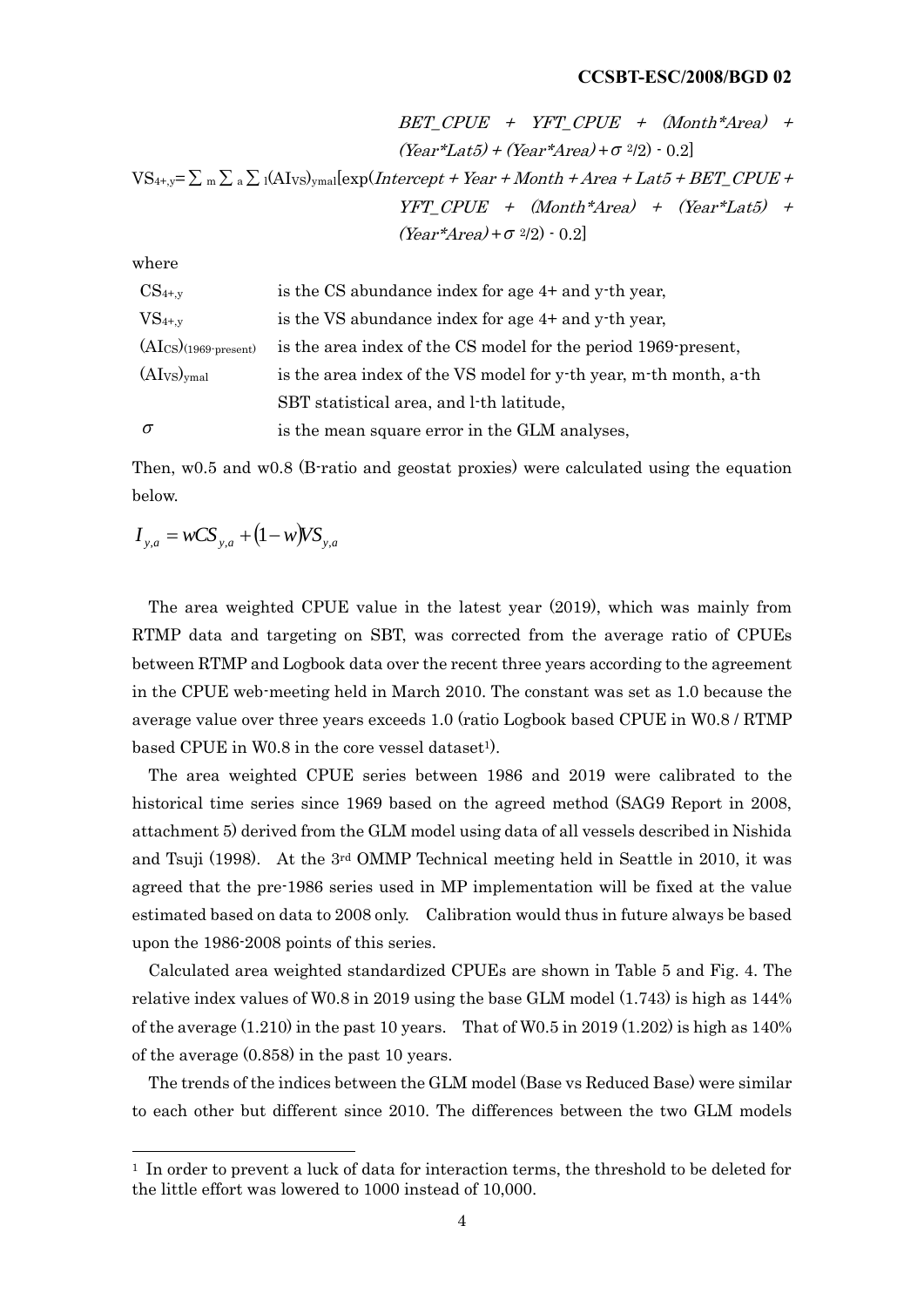were interaction terms of Year\*Lat5 and Year\*Area which were included in Base but not included in Reduced Base. The nominal CPUE by year and latitude in five degrees are shown in Fig. 5. The year trends were different by latitude, such as nominal CPUE since 2010 were much higher than in the 1990s in 40S and 45S. The nominal CPUE by year and Area are shown in Fig. 6. The year trends were different by Area, such as nominal CPUE since 2010 were much higher than in the 1990s in Area 7 and Area 9, but similar or lower in other Areas. These different trends were taken into account in the Base model, but not in Reduced Base model. As a result, differences in the indices may occur.

#### Reference

- Itoh, T. 2020. Examination of an extremely high value of the core vessel CPUE in 2018 for southern bluefin tuna. CCSBT-OMMP/2006/12.
- Nishida, T., and S. Tsuji. 1998. Estimation of abundance indices of southern bluefin tuna (Thunnus maccoyii) based on the coarse scale Japanese longline fisheries data (1969-97). CCSBT/SC/9807/13.27.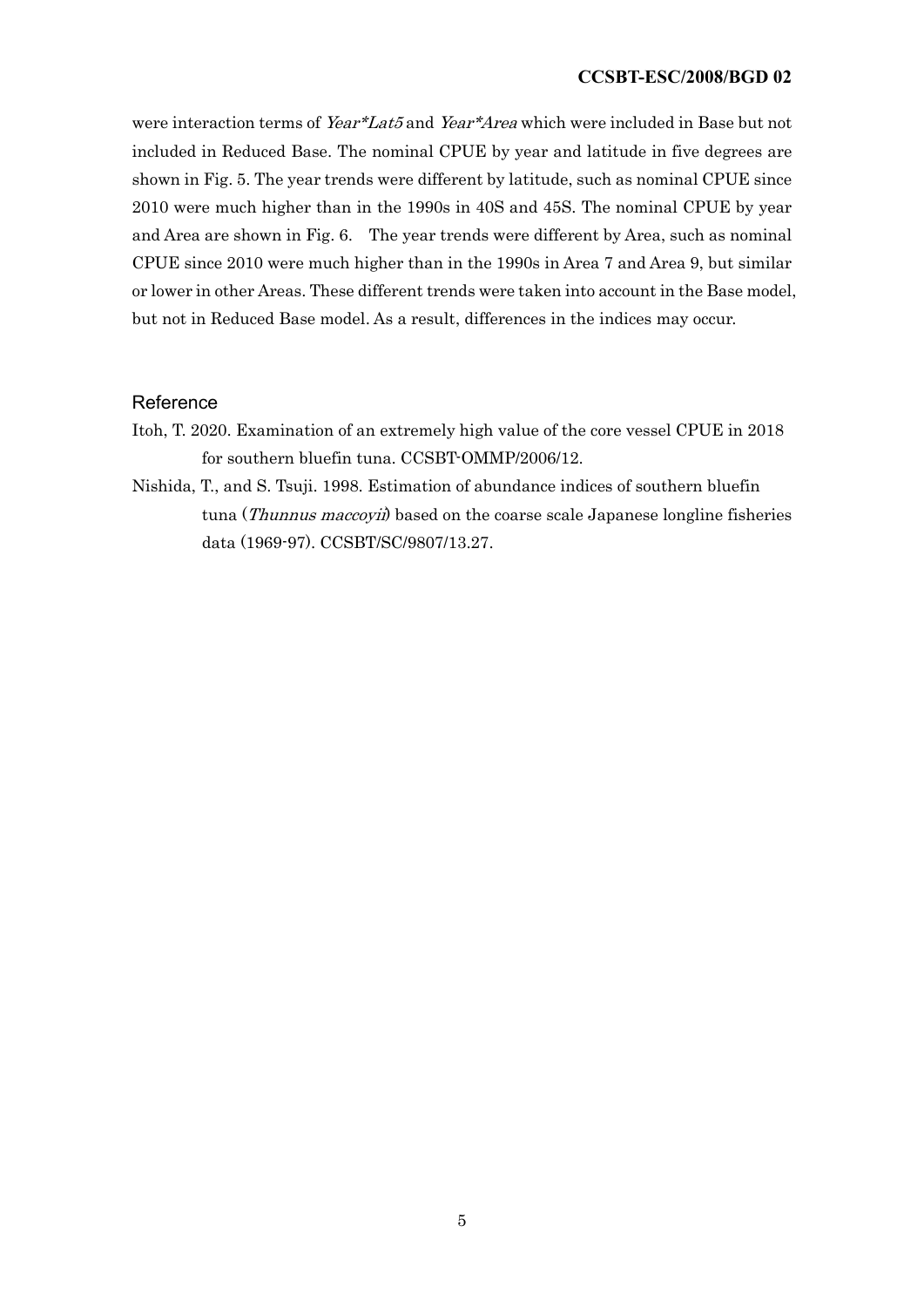| Year  | All vessels | All vessels      | All vessels      | All vessels | Core vessel | Core vessel   |
|-------|-------------|------------------|------------------|-------------|-------------|---------------|
|       | Japan       | Australia        | New Zealand      | Total       | Total       | Vessel number |
| 1986  | 27,005      | 0                | 0                | 27,005      | 4,068       | 35            |
| 1987  | 26,759      | $\boldsymbol{0}$ | $\boldsymbol{0}$ | 26,759      | 4,804       | 41            |
| 1988  | 24,418      | 0                | 0                | 24,418      | 5,353       | 49            |
| 1989  | 24,315      | 1,156            | 0                | 25,471      | 6,897       | 63            |
| 1990  | 19,899      | 504              | 475              | 20,878      | 6,546       | 73            |
| 1991  | 18,316      | 1,204            | 460              | 19,980      | 7,165       | 73            |
| 1992  | 17,233      | 1,717            | 499              | 19,449      | 7,102       | 86            |
| 1993  | 14,797      | 2,001            | 486              | 17,284      | 6,851       | 83            |
| 1994  | 12,610      | 1,394            | 268              | 14,272      | 6,227       | 92            |
| 1995  | 12,804      | 800              | 373              | 13,977      | 6,456       | 97            |
| 1996  | 14,854      | $\boldsymbol{0}$ | $\boldsymbol{0}$ | 14,854      | 7,057       | 97            |
| 1997  | 16,322      | $\boldsymbol{0}$ | 379              | 16,701      | 7,832       | 93            |
| 1998  | 16,310      | $\boldsymbol{0}$ | 310              | 16,620      | 8,338       | 106           |
| 1999  | 14,414      | $\boldsymbol{0}$ | 306              | 14,720      | 8,061       | 99            |
| 2000  | 11,746      | $\boldsymbol{0}$ | 265              | 12,011      | 7,258       | 97            |
| 2001  | 14,075      | $\boldsymbol{0}$ | 198              | 14,273      | 7,910       | 101           |
| 2002  | 10,721      | $\boldsymbol{0}$ | 228              | 10,949      | 6,394       | 92            |
| 2003  | 11,563      | 0                | 294              | 11,857      | 6,652       | 92            |
| 2004  | 13,098      | 0                | 349              | 13,447      | 8,583       | 95            |
| 2005  | 13,848      | 0                | 198              | 14,046      | 8,879       | 96            |
| 2006  | 9,124       | 0                | 183              | 9,307       | 6,486       | 86            |
| 2007  | 5,381       | 0                | 387              | 5,768       | 4,445       | 82            |
| 2008  | 6,388       | $\boldsymbol{0}$ | 167              | 6,555       | 5,014       | 89            |
| 2009  | 4,492       | $\boldsymbol{0}$ | 231              | 4,723       | 4,009       | 72            |
| 2010  | 3,442       | $\boldsymbol{0}$ | 144              | 3,586       | 3,059       | 64            |
| 2011  | 4,110       | $\boldsymbol{0}$ | 151              | 4,261       | 3,445       | 62            |
| 2012  | 4,214       | 0                | 163              | 4,377       | 3,695       | 73            |
| 2013  | 3,842       | 0                | 148              | 3,990       | 3,191       | 67            |
| 2014  | 4,609       | 0                | 186              | 4,795       | 3,687       | $71\,$        |
| 2015  | 4,933       | $\boldsymbol{0}$ | 181              | 5,114       | 3,944       | 71            |
| 2016  | 5,571       | $\boldsymbol{0}$ | $\boldsymbol{0}$ | 5,571       | 4,468       | 71            |
| 2017  | 4,633       | $\boldsymbol{0}$ | $\boldsymbol{0}$ | 4,633       | 3,760       | 69            |
| 2018  | 5,038       | 0                | 0                | 5,038       | 4,177       | 68            |
| 2019  | 3,960       | $\boldsymbol{0}$ | $\mathbf 0$      | 3,960       | 3,321       | 66            |
| Total | 404,844     | 8,776            | 7,029            | 420,649     | 195,134     |               |

Table 1. Number of records in the dataset used.

Data are from Area 4-9 and month 4-9.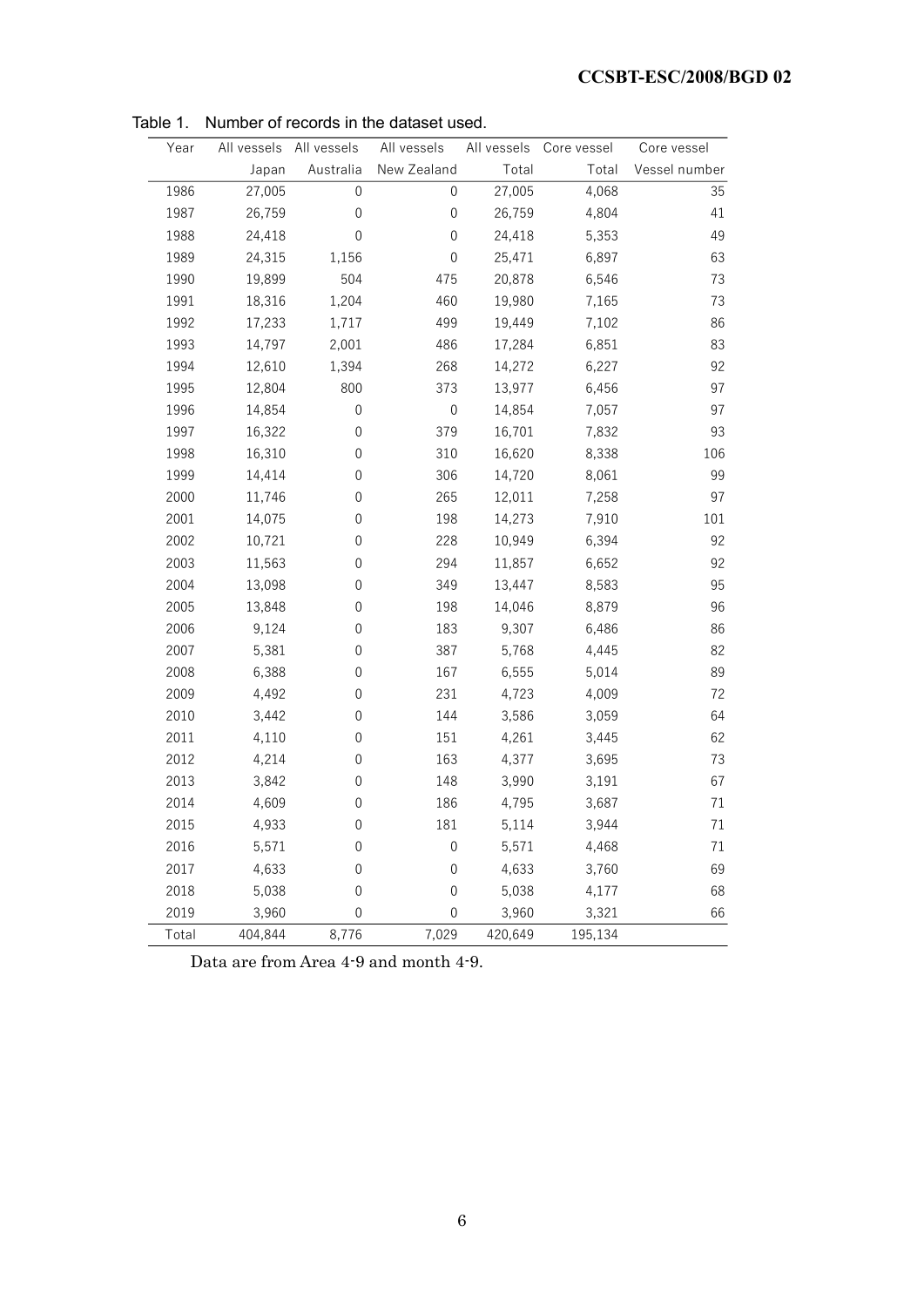Table 2. Estimated parameter values in GLM Base model

| Parameter                          | Estimate  | StdErr | tValue   | Probt | Parameter       | Estimate  | StdErr           | tValue  | Probt | Parameter      | Estimate  | StdErr | tValue  | Probt |
|------------------------------------|-----------|--------|----------|-------|-----------------|-----------|------------------|---------|-------|----------------|-----------|--------|---------|-------|
| (Intercept)                        | $-1.9938$ | 0.2207 | $-9.04$  | 0.000 | year1992_lat540 | 0.0633    | 0.4925           | 0.13    | 0.898 | year1993_area8 | $-0.1438$ | 0.4239 | $-0.34$ | 0.734 |
| year1987                           | $-0.1387$ | 0.2878 | $-0.48$  | 0.630 | year1993_lat540 | 0.8761    | 0.4957           | 1.77    | 0.077 | year1994_area8 | 0.2857    | 0.4720 | 0.61    | 0.545 |
| year1988                           | $-0.4184$ | 0.2737 | $-1.53$  | 0.126 | year1994_lat540 | 1.0601    | 0.5267           | 2.01    | 0.044 | year1995_area8 | 0.4757    | 0.4382 | 1.09    | 0.278 |
| year1989                           | 0.1517    | 0.3365 | 0.45     | 0.652 | year1995_lat540 | 0.3414    | 0.5151           | 0.66    | 0.507 | year1996_area8 | 0.3258    | 0.4812 | 0.68    | 0.498 |
| year1990                           | 0.0001    | 0.2896 | 0.00     | 1.000 | year1996_lat540 | 0.5175    | 0.5050           | 1.02    | 0.306 | year1997_area8 | $-0.4484$ | 0.4691 | $-0.96$ | 0.339 |
| year1991                           | 0.3373    | 0.2782 | 1.21     | 0.225 | year1997_lat540 | 0.8838    | 0.5242           | 1.69    | 0.092 | year1998_area8 | 0.4555    | 0.4152 | 1.10    | 0.273 |
| year1992                           | 0.1383    | 0.2667 | 0.52     | 0.604 | year1998_lat540 | 0.4155    | 0.4925           | 0.84    | 0.399 | year1999_area8 | 0.1117    | 0.4175 | 0.27    | 0.789 |
| year1993                           | 0.6895    | 0.2708 | 2.55     | 0.011 | year1999_lat540 | 1.0036    | 0.5365           | 1.87    | 0.061 | year2000_area8 | 0.1686    | 0.4666 | 0.36    | 0.718 |
| year1994                           | 0.1004    | 0.2640 | 0.38     | 0.704 | year2000_lat540 | 1.3718    | 0.5385           | 2.55    | 0.011 | year2001_area8 | 0.1171    | 0.4515 | 0.26    | 0.795 |
| year1995                           | 0.4136    | 0.2716 | 1.52     | 0.128 | year2001_lat540 | 0.7707    | 0.5233           | 1.47    | 0.141 | year2002_area8 | $-0.1434$ | 0.4763 | $-0.30$ | 0.763 |
| year1996                           | 0.3701    | 0.2647 | 1.40     | 0.162 | year2002_lat540 | 0.5063    | 0.6404           | 0.79    | 0.429 | year2003_area8 | $-0.1643$ | 0.5090 | $-0.32$ | 0.747 |
| year1997                           | 0.0629    | 0.2962 | 0.21     | 0.832 | year2003_lat540 | 0.7912    | 0.5621           | 1.41    | 0.159 | year2004_area8 | 0.6939    | 0.4532 | 1.53    | 0.126 |
| year1998                           | $-0.2408$ | 0.2781 | $-0.87$  | 0.387 | year2004_lat540 | 0.2956    | 0.5243           | 0.56    | 0.573 | year2005_area8 | 1.2601    | 0.4547 | 2.77    | 0.006 |
| year1999                           | $-0.3903$ | 0.3374 | $-1.16$  | 0.247 | year2005_lat540 | $-0.1345$ | 0.5262           | $-0.26$ | 0.798 | year2006_area8 | 0.3679    | 0.4631 | 0.79    | 0.427 |
| year2000                           | $-0.4825$ | 0.3232 | $-1.49$  | 0.136 | year2006_lat540 | 0.7006    | 0.5506           | 1.27    | 0.203 | year2007_area8 | 0.3933    | 0.4405 | 0.89    | 0.372 |
| year2001                           | $-0.1432$ | 0.2969 | $-0.48$  | 0.630 | year2007_lat540 | $-0.1647$ | 0.5148           | $-0.32$ | 0.749 | year2008_area8 | $-0.7219$ | 0.4600 | $-1.57$ | 0.117 |
| year2002                           | $-0.3363$ | 0.3773 | $-0.89$  | 0.373 | year2008_lat540 | 1.4560    | 0.5325           | 2.73    | 0.006 | year2009_area8 | $-1.2010$ | 0.4489 | $-2.68$ | 0.008 |
| year2003                           | $-0.2018$ | 0.2886 | $-0.70$  | 0.485 | year2009_lat540 | 1.9442    | 0.5350           | 3.63    | 0.000 | year2010_area8 | 0.3472    | 0.4694 | 0.74    | 0.460 |
|                                    |           |        |          |       |                 |           |                  |         |       |                |           |        |         |       |
| year2004                           | $-0.0571$ | 0.2886 | $-0.20$  | 0.843 | year2010_lat540 | 1.7255    | 0.5399           | 3.20    | 0.001 | year2011_area8 | 0.2600    | 0.4657 | 0.56    | 0.577 |
| year2005                           | $-0.2671$ | 0.3042 | $-0.88$  | 0.380 | year2011_lat540 | 1.0564    | 0.5478           | 1.93    | 0.054 | year2012_area8 | 1.1793    | 0.4494 | 2.62    | 0.009 |
| year2006                           | $-0.5325$ | 0.3368 | $-1.58$  | 0.114 | year2012_lat540 | $-0.0547$ | 0.5186           | $-0.11$ | 0.916 | year2013_area8 | 0.9471    | 0.4983 | 1.90    | 0.057 |
| year2007                           | $-0.3020$ | 0.2784 | $-1.08$  | 0.278 | year2013_lat540 | 0.3776    | 0.5938           | 0.64    | 0.525 | year2014_area8 | 0.5074    | 0.4517 | 1.12    | 0.261 |
| year2008                           | 0.0783    | 0.2796 | 0.28     | 0.779 | year2014_lat540 | 1.3627    | 0.5710           | 2.39    | 0.017 | year2015_area8 | 0.0896    | 0.4711 | 0.19    | 0.849 |
| year2009                           | $-0.2321$ | 0.2833 | $-0.82$  | 0.413 | year2015_lat540 | 1.8158    | 0.5536           | 3.28    | 0.001 | year2016_area8 | 0.2140    | 0.4615 | 0.46    | 0.643 |
| year2010                           | $-0.5408$ | 0.2838 | $-1.91$  | 0.057 | year2016_lat540 | 1.4642    | 0.5668           | 2.58    | 0.010 | year2017_area8 | $-0.0767$ | 0.4737 | $-0.16$ | 0.871 |
| year2011                           | $-0.3800$ | 0.2612 | $-1.46$  | 0.146 | year2017_lat540 | 2.6975    | 0.6146           | 4.39    | 0.000 | year2018_area8 | $-0.4028$ | 0.5257 | $-0.77$ | 0.444 |
| year2012                           | $-0.5924$ | 0.2611 | $-2.27$  | 0.023 | year2018_lat540 | 4.5426    | 0.7699           | 5.90    | 0.000 | year2019_area8 | $-0.3345$ | 0.5188 | $-0.64$ | 0.519 |
| year2013                           | $-0.4333$ | 0.2750 | $-1.58$  | 0.115 | year2019_lat540 | 3.8076    | 0.6746           | 5.64    | 0.000 | year1987_area9 | 0.0485    | 0.4647 | 0.10    | 0.917 |
| year2014                           | $-0.7199$ | 0.2902 | $-2.48$  | 0.013 | year1987_lat545 | 0.7119    | 0.6789           | 1.05    | 0.294 | year1988_area9 | 1.0025    | 0.4261 | 2.35    | 0.019 |
| year2015                           | $-0.3322$ | 0.2780 | $-1.19$  | 0.232 | year1988_lat545 | $-0.2031$ | 0.6137           | $-0.33$ | 0.741 | year1989_area9 | $-0.0508$ | 0.4339 | $-0.12$ | 0.907 |
| year2016                           | $-0.5143$ | 0.2888 | $-1.78$  | 0.075 | year1989_lat545 | $-0.0143$ | 0.6732           | $-0.02$ | 0.983 | year1990_area9 | $-0.4512$ | 0.4339 | $-1.04$ | 0.298 |
| year2017                           | $-0.6526$ | 0.2892 | $-2.26$  | 0.024 | year1990_lat545 | 0.7515    | 0.6211           | 1.21    | 0.226 | year1991_area9 | $-0.3731$ | 0.3942 | $-0.95$ | 0.344 |
| year2018                           | $-0.6687$ | 0.3371 | $-1.98$  | 0.047 | year1991_lat545 | $-0.2663$ | 0.6267           | $-0.42$ | 0.671 | year1992_area9 | $-0.1167$ | 0.4005 | $-0.29$ | 0.771 |
| year2019                           | $-0.8784$ | 0.3772 | $-2.33$  | 0.020 | year1992_lat545 | $-0.0193$ | 0.6564           | $-0.03$ | 0.976 | year1993_area9 | $-0.9427$ | 0.4002 | $-2.36$ | 0.019 |
| month5                             | 0.9696    | 0.1025 | 9.46     | 0.000 | year1993_lat545 | 0.9106    | 0.6387           | 1.43    | 0.154 | year1994_area9 | $-0.8429$ | 0.4378 | $-1.93$ | 0.054 |
| month6                             | 1.1502    | 0.0952 | 12.08    | 0.000 | year1994_lat545 | 0.8244    | 0.7161           | 1.15    | 0.250 | year1995_area9 | $-0.3441$ | 0.4213 | $-0.82$ | 0.414 |
|                                    |           |        |          |       |                 |           |                  | $-0.21$ |       |                |           |        |         | 0.077 |
| month7                             | 1.5783    | 0.0948 | 16.64    | 0.000 | year1995_lat545 | $-0.1510$ | 0.7039           |         | 0.830 | year1996_area9 | $-0.7236$ | 0.4093 | $-1.77$ |       |
| month8                             | 1.6265    | 0.1064 | 15.28    | 0.000 | year1996_lat545 | 0.5859    | 0.6644           | 0.88    | 0.378 | year1997_area9 | $-0.9245$ | 0.4100 | $-2.26$ | 0.024 |
| month9                             | 1,8225    | 0.1333 | 13.68    | 0.000 | year1997_lat545 | 0.9403    | 0.6638           | 1.42    | 0.157 | year1998_area9 | 0.0189    | 0.3893 | 0.05    | 0.961 |
| areal                              | 1.7896    | 0.4134 | 4.33     | 0.000 | year1998_lat545 | 0.7661    | 0.6344           | 1.21    | 0.227 | year1999_area9 | $-0.4167$ | 0.4070 | $-1.02$ | 0.306 |
| area8                              | $-0.7260$ | 0.3711 | $-1.96$  | 0.051 | year1999_lat545 | 1.1882    | 0.6715           | 1.77    | 0.077 | year2000_area9 | $-0.7857$ | 0.4127 | $-1.90$ | 0.057 |
| area9                              | 1.3871    | 0.3453 | 4.02     | 0.000 | year2000_lat545 | 1.0954    | 0.7005           | 1.56    | 0.118 | year2001_area9 | $-0.2263$ | 0.4154 | $-0.54$ | 0.586 |
| lat535                             | 1.4090    | 0.3544 | 3.98     | 0.000 | year2001_lat545 | 0.9175    | 0.6482           | 1.42    | 0.157 | year2002_area9 | 0.5900    | 0.5154 | 1.14    | 0.252 |
| lat540                             | 0.9981    | 0.3965 | 2.52     | 0.012 | year2002_lat545 | 0.6313    | 0.7914           | 0.80    | 0.425 | year2003_area9 | $-0.2354$ | 0.4698 | $-0.50$ | 0.616 |
| lat545                             | 0.7906    | 0.4890 | 1.62     | 0.106 | year2003_lat545 | 0.9917    | 0.7572           | 1.31    | 0.190 | year2004_area9 | $-0.1985$ | 0.4219 | $-0.47$ | 0.638 |
| cpue.bet                           | $-0.1436$ | 0.0102 | $-14.14$ | 0.000 | year2004_lat545 | 0.6656    | 0.6879           | 0.97    | 0.333 | year2005_area9 | 0.2925    | 0.4141 | 0.71    | 0.480 |
| cpue.yft                           | $-0.0731$ | 0.0064 | $-11.35$ | 0.000 | year2005_lat545 | 0.4815    | 0.6736           | 0.71    | 0.475 | year2006_area9 | $-0.6799$ | 0.4198 | $-1.62$ | 0.105 |
| month5_area7                       | $-0.8502$ | 0.1315 | $-6.47$  | 0.000 | year2006_lat545 | 1.3077    | 0.7714           | 1.70    | 0.090 | year2007_area9 | $-0.1675$ | 0.4154 | $-0.40$ | 0.687 |
| month6_area7                       | $-1.0329$ | 0.1323 | $-7.81$  | 0.000 | year2007_lat545 | $-0.5528$ | 0.8044           | $-0.69$ | 0.492 | year2008_area9 | $-1.5266$ | 0.4369 | $-3.49$ | 0.000 |
| month7_area7                       | $-1.4202$ | 0.1604 | $-8.85$  | 0.000 | year2008_lat545 | 1.9699    | 0.6555           | 3.01    | 0.003 | year2009_area9 | $-1.3925$ | 0.4347 | $-3.20$ | 0.001 |
| month8_area7                       | $-1.8630$ | 0.3217 | $-5.79$  | 0.000 | year2009_lat545 | 1.9130    | 0.8238           | 2.32    | 0.020 | year2010_area9 | $-0.5822$ | 0.4337 | $-1.34$ | 0.180 |
| month9_area7                       | $-2.1890$ | 0.2453 | $-8.92$  | 0.000 | year2010_lat545 | 1.8236    | 0.9650           | 1.89    | 0.059 | year2011_area9 | $-0.0524$ | 0.4558 | $-0.12$ | 0.908 |
| month5_area8                       | $-0.5041$ | 0.1944 | $-2.59$  | 0.010 | year2011_lat545 | 1.0526    | 0.6821           | 1.54    | 0.123 | year2012_area9 | 1.4033    | 0.4255 | 3.30    | 0.001 |
|                                    | 0.0915    | 0.2154 | 0.43     | 0.671 |                 | 0.3988    | 0.7315           | 0.55    | 0.586 |                | 0.8716    | 0.5055 | 1.72    | 0.085 |
| month6_area8                       |           |        |          |       | year2012_lat545 |           |                  |         |       | year2013_area9 |           |        |         |       |
| month7_area8                       | 0.4388    | 0.1886 | 2.33     | 0.020 | year2013_lat545 | 0.6936    | 0.8278           | 0.84    | 0.402 | year2014_area9 | 0.4123    | 0.4582 | 0.90    | 0.368 |
| month8_area8                       | 0.5198    | 0.1831 | 2.84     | 0.005 | year2014_lat545 | 1.5023    | 0.8072           | 1.86    | 0.063 | year2015_area9 | $-0.0752$ | 0.4569 | $-0.16$ | 0.869 |
| month9_area8                       | 0.0530    | 0.2006 | 0.26     | 0.792 | year2015_lat545 | 1.5207    | 0.8014           | 1.90    | 0.058 | year2016_area9 | 0.1114    | 0.4623 | 0.24    | 0.810 |
| month5_area9                       | $-0.7681$ | 0.1196 | $-6.42$  | 0.000 | year2016_lat545 | 1.2804    | 0.9382           | 1.36    | 0.172 | year2017_area9 | $-0.7001$ | 0.5227 | $-1.34$ | 0.181 |
| month6_area9                       | $-0.8664$ | 0.1137 | $-7.62$  | 0.000 | year2017_lat545 | 2.8510    | 0.8308           | 3.43    | 0.001 | year2018_area9 | $-2.5030$ | 0.6784 | $-3.69$ | 0.000 |
| month7_area9                       | $-1.0595$ | 0.1141 | $-9.28$  | 0.000 | year2018_lat545 | 4.6814    | 0.9521           | 4.92    | 0.000 | year2019_area9 | $-1.5673$ | 0.5409 | $-2.90$ | 0.004 |
| month8_area9                       | $-1.0147$ | 0.1296 | $-7.83$  | 0.000 | year2019_lat545 | 4.2687    | 1.0092           | 4.23    | 0.000 |                |           |        |         |       |
| month9_area9                       | $-1.3815$ | 0.1586 | $-8.71$  | 0.000 | year1987_area7  | $-0.4706$ | 0.5553           | $-0.85$ | 0.397 |                |           |        |         |       |
| year1987_lat535                    | $-0.0985$ | 0.4983 | $-0.20$  | 0.843 | year1988_area7  | 0.4091    | 0.5071           | 0.81    | 0.420 |                |           |        |         |       |
| year1988_lat535                    | $-0.6464$ | 0.4558 | $-1.42$  | 0.156 | year1989_area7  | $-0.3021$ | 0.5211           | $-0.58$ | 0.562 |                |           |        |         |       |
| year1989_lat535                    | $-0.5304$ | 0.4953 | $-1.07$  | 0.284 | year1990_area7  | $-0.5707$ | 0.5148           | $-1.11$ | 0.268 |                |           |        |         |       |
| year1990_lat535                    | $-0.2661$ | 0.4556 | $-0.58$  | 0.559 | year1991_area7  | $-0.7474$ | 0.4871           | $-1.53$ | 0.125 |                |           |        |         |       |
| year1991_lat535                    | $-0.6360$ | 0.4346 | $-1.46$  | 0.143 | year1992_area7  | $-0.1620$ | 0.4927           | $-0.33$ | 0.742 |                |           |        |         |       |
| year1992_lat535                    | $-0.4527$ | 0.4325 | $-1.05$  | 0.295 | year1993_area7  | $-1.5332$ | 0.5004           | $-3.06$ | 0.002 |                |           |        |         |       |
| year1993_lat535                    | $-0.7203$ | 0.4345 | $-1.66$  | 0.097 | year1994_area7  | $-0.5481$ | 0.5732           | $-0.96$ | 0.339 |                |           |        |         |       |
| year1994_lat535                    | $-0.2995$ | 0.4637 | $-0.65$  | 0.518 | year1995_area7  | $-0.0151$ | 0.5139           | $-0.03$ | 0.977 |                |           |        |         |       |
| year1995_lat535                    | $-0.7429$ | 0.4539 | $-1.64$  | 0.102 | year1996_area7  | $-0.7062$ | 0.5132           | $-1.38$ | 0.169 |                |           |        |         |       |
| year1996_lat535                    | $-0.7452$ | 0.4410 | $-1.69$  | 0.091 | year1997_area7  | $-0.8349$ | 0.5122           | $-1.63$ | 0.103 |                |           |        |         |       |
| year1997_lat535                    | 0.0899    | 0.4610 | 0.19     | 0.845 | year1998_area7  | $-0.3401$ | 0.5001           | $-0.68$ | 0.497 |                |           |        |         |       |
| year1998_lat535                    | $-0.2327$ | 0.4319 | $-0.54$  | 0.590 | year1999_area7  | $-0.5595$ | 0.5014           | $-1.12$ | 0.265 |                |           |        |         |       |
| year1999_lat535                    | 0.1598    | 0.4792 | 0.33     | 0.739 | year2000_area7  | $-0.9125$ | 0.5019           | $-1.82$ | 0.069 |                |           |        |         |       |
| year2000_lat535                    | 0.4031    | 0.4756 | 0.85     | 0.397 | year2001_area7  | $-0.5707$ | 0.5063           | $-1.13$ | 0.260 |                |           |        |         |       |
| year2001_lat535                    | $-0.1894$ | 0.4572 | $-0.41$  | 0.679 | year2002_area7  | 0.0739    | 0.6026           | 0.12    | 0.902 |                |           |        |         |       |
| year2002_lat535                    |           |        | 0.56     |       |                 |           |                  |         |       |                |           |        |         |       |
|                                    | 0.2935    | 0.5207 |          | 0.573 | year2003_area7  | $-1.0166$ | 0.5683           | $-1.79$ | 0.074 |                |           |        |         |       |
| year2003_lat535                    | 0.5018    | 0.4709 | 1.07     | 0.287 | year2004_area7  | $-0.6782$ | 0.5353           | $-1.27$ | 0.205 |                |           |        |         |       |
| year2004_lat535                    | 0.1573    | 0.4647 | 0.34     | 0.735 | year2005_area7  | $-0.3761$ | 0.5505           | $-0.68$ | 0.495 |                |           |        |         |       |
| year2005_lat535                    | $-0.2823$ | 0.4651 | $-0.61$  | 0.544 | year2006_area7  | $-0.7169$ | 0.5316           | $-1.35$ | 0.178 |                |           |        |         |       |
| year2006_lat535                    | 0.2113    | 0.4960 | 0.43     | 0.670 | year2007_area7  | $-0.0376$ | 0.5334           | $-0.07$ | 0.944 |                |           |        |         |       |
| year2007_lat535                    | $-0.3269$ | 0.4499 | $-0.73$  | 0.468 | year2008_area7  | $-1.1148$ | 0.5559           | $-2.01$ | 0.045 |                |           |        |         |       |
| year2008_lat535                    | 0.2711    | 0.4722 | 0.57     | 0.566 | year2009_area7  | $-0.9454$ | 0.5614           | $-1.68$ | 0.092 |                |           |        |         |       |
| year2009_lat535                    | 1.1135    | 0.4622 | 2.41     | 0.016 | year2010_area7  | $-0.0446$ | 0.5663           | $-0.08$ | 0.937 |                |           |        |         |       |
| year2010_lat535                    | 0.5898    | 0.4757 | 1.24     | 0.215 | year2011_area7  | 0.3262    | 0.5758           | 0.57    | 0.571 |                |           |        |         |       |
| year2011_lat535                    | 0.2876    | 0.4731 | 0.61     | 0.543 | year2012_area7  | 1.7711    | 0.5571           | 3.18    | 0.001 |                |           |        |         |       |
| year2012_lat535                    | $-0.5036$ | 0.4494 | $-1.12$  | 0.263 | year2013_area7  | 0.9001    | 0.6222           | 1.45    | 0.148 |                |           |        |         |       |
| year2013_lat535                    | $-0.0694$ | 0.5093 | $-0.14$  | 0.892 | year2014_area7  | 0.4640    | 0.5927           | 0.78    | 0.434 |                |           |        |         |       |
| year2014_lat535                    | 0.5875    | 0.4721 | 1.24     | 0.213 | year2015_area7  | $-0.3474$ | 0.5922           | $-0.59$ | 0.558 |                |           |        |         |       |
| year2015_lat535                    | 0.4232    | 0.4810 | 0.88     | 0.379 | year2016_area7  | 0.1492    | 0.6065           | 0.25    | 0.806 |                |           |        |         |       |
| year2016_lat535                    | 0.7653    | 0.4781 | 1.60     | 0.110 | year2017_area7  | $-1.0249$ | 0.6520           | $-1.57$ | 0.116 |                |           |        |         |       |
| year2017_lat535                    | 0.5445    | 0.4785 | 1.14     | 0.255 | year2018_area7  | $-2.7720$ | 0.7812           | $-3.55$ | 0.000 |                |           |        |         |       |
| year2018_lat535                    | 1.6929    | 0.5443 | 3.11     | 0.002 | year2019_area7  | $-1.8737$ | 0.6647           | $-2.82$ | 0.005 |                |           |        |         |       |
| year2019_lat535                    |           |        |          |       |                 |           |                  |         |       |                |           |        |         |       |
|                                    | 1.7798    | 0.5560 | 3.20     | 0.001 | year1987_area8  | $-0.0005$ | 0.4758           | 0.00    | 0.999 |                |           |        |         |       |
| year1987_lat540<br>year1988_lat540 | 0.4337    | 0.5566 | 0.78     | 0.436 | year1988_area8  | 0.7935    | 0.4401<br>0.4421 | 1.80    | 0.071 |                |           |        |         |       |
|                                    | $-0.4271$ | 0.5172 | $-0.83$  | 0.409 | year1989_area8  | 0.0432    |                  | 0.10    | 0.922 |                |           |        |         |       |
| year1989_lat540                    | $-0.1527$ | 0.5563 | $-0.27$  | 0.784 | year1990_area8  | 0.1071    | 0.4485           | 0.24    | 0.811 |                |           |        |         |       |
| year1990_lat540                    | 0.4254    | 0.5298 | 0.80     | 0.422 | year1991_area8  | $-0.0672$ | 0.4208           | $-0.16$ | 0.873 |                |           |        |         |       |
| year1991_lat540                    | 0.0031    | 0.4938 | 0.01     | 0.995 | year1992_area8  | 0.1292    | 0.4180           | 0.31    | 0.757 |                |           |        |         |       |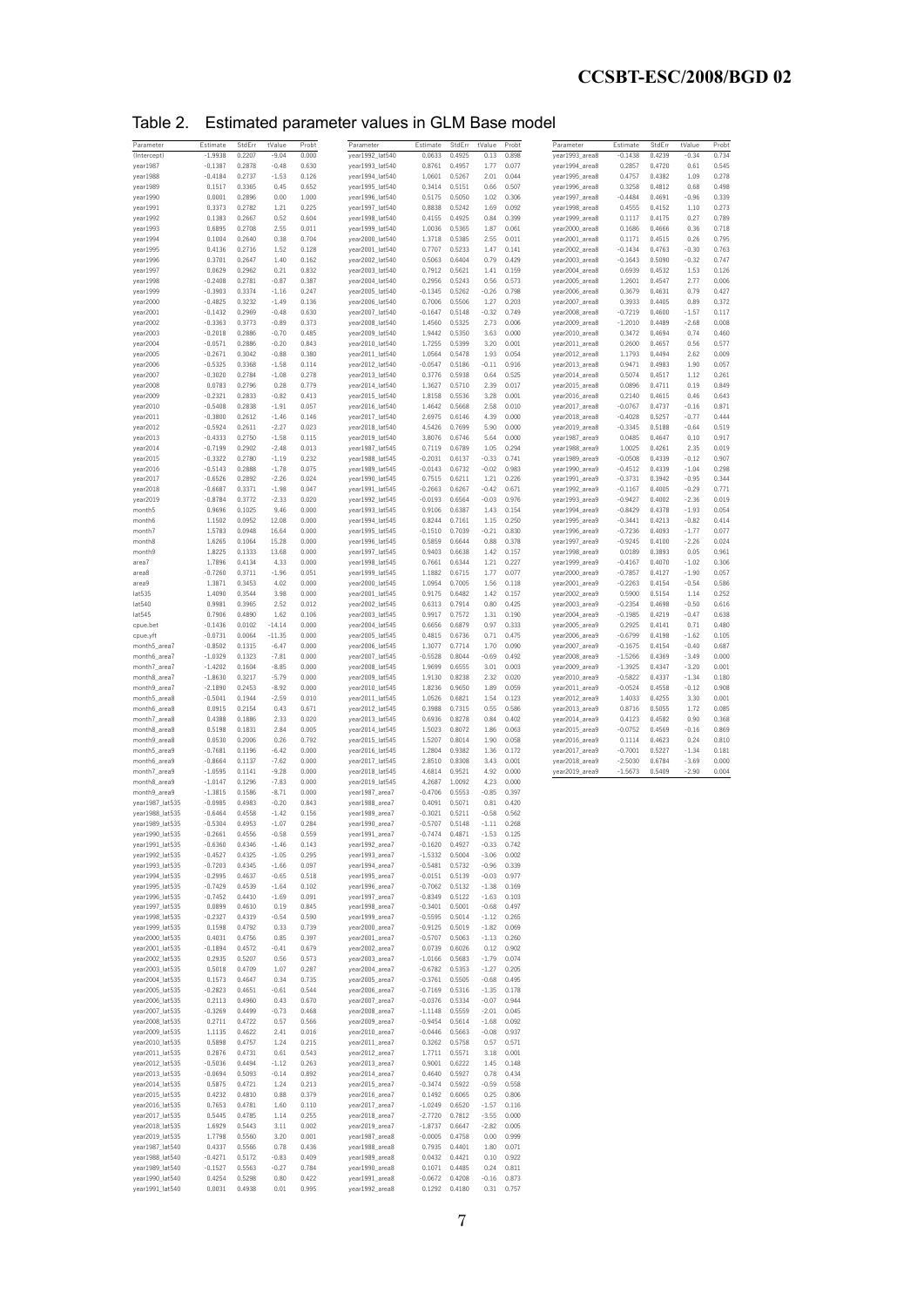## Table 3. ANOVA statistics

| Base          | Type_2             |       |           |               |
|---------------|--------------------|-------|-----------|---------------|
| name          | Sum Sq             | Df    | F value   | $Pr(>=F)$     |
| year          | 277.38             | 33    | 16.957    | 1.424E-88     |
| month         | 219.56             | 5     | 88.587    | 1.572E-87     |
|               | 83.30              | 3     | 56.014    | 2.733E-35     |
| area          |                    |       |           |               |
| lat5          | 264.68             | 3     | 177.986   | 8.978E-107    |
| cpue.bet      | 99.18              | 1     | 200.077   | 4.097E-44     |
| cpue.yft      | 63.82              | 1     | 128.749   | 2.749E-29     |
| month:area    | 131.43             | 15    | 17.677    | 9.991E-46     |
| year:lat5     | 170.22             | 99    | 3.469     | 8.398E-27     |
| year:area     | 163.21             | 99    | 3.326     | 8.136E-25     |
| Residuals     | 1.596.13           | 3,220 |           |               |
| <b>Base</b>   |                    |       |           |               |
|               | Type_3             |       |           |               |
| name          | Sum Sq             | Df    | F value   | $Pr(>=F)$     |
| (Intercept)   | 38.64              | 1     | 77.950    | 1.702E-18     |
| year          | 65.98              | 33    | 4.033     | 1.250E-13     |
| month         | 185.75             | 5     | 74.945    | 1.753E-74     |
| area          | 71.76              | 3     | 48.255    | 1.686E-30     |
| lat5          | 317.82             | 3     | 213.719   | 1.993E-126    |
| cpue.bet      | 99.18              | 1     | 200.077   | 4.097E-44     |
|               |                    | 1     |           |               |
| cpue.yft      | 63.82              |       | 128.749   | 2.749E-29     |
| month:area    | 131.43             | 15    | 17.677    | 9.991E-46     |
| year:lat5     | 170.22             | 99    | 3.469     | 8.398E-27     |
| year:area     | 163.21             | 99    | 3.326     | 8.1358E-25    |
| Residuals     | 1.596.13           | 3,220 |           |               |
|               |                    |       |           |               |
| RedB          | Type_2             |       |           |               |
|               | Sum Sq             | Df    | F value   | $Pr(>\,F)$    |
| name          |                    |       |           |               |
| year          | 277.38             | 33    | 14.227    | 4.935E-73     |
| month         | 262.27             | 5     | 88.786    | 4.865E-88     |
| area          | 114.07             | 3     | 64.359    | 1.780E-40     |
| lat5          | 322.16             | 3     | 181.762   | 2.392E-109    |
| cpue.bet      | 186.56             | 1     | 315.773   | 1.218E-67     |
| cpue.yft      | 66.72              | 1     | 112.927   | 5.668E-26     |
| month:area    | 152.55             | 15    | 17.213    | 1.663E-44     |
| Residuals     | 2,019.35           | 3,418 |           |               |
|               |                    |       |           |               |
| RedB          | Type_3             |       |           |               |
| name          | Sum Sq             | Df    | F value   | $Pr(>=F)$     |
| (Intercept)   | 49.52              | 1     | 83.826    | 9.069E-20     |
|               |                    |       |           |               |
| year          | 277.38             | 33    | 14.227    | 4.935E-73     |
| month         | 201.44             | 5     | 68.193    | 3.902E-68     |
| area          | 145.87             | 3     | 82.303    | 2.076E-51     |
|               |                    |       |           |               |
| lat5          | 322.16             | 3     | 181.762   | 2.392E-109    |
| cpue.bet      | 186.56             | 1     | 315.773   | 1.218E-67     |
| cpue.yft      | 66.72              | 1     | 112.927   | 5.668E-26     |
| month:area    | 152.55             | 15    | 17.213    | 1.663E-44     |
| Residuals     | 2,019.35           | 3,418 |           |               |
|               |                    |       |           |               |
| <b>BaseSS</b> | Type_2             |       |           |               |
|               |                    |       |           |               |
| name          | Sum Sq             | Df    | F value   | $Pr(>\,F)$    |
| year          | 15,696.91          | 33    | 647.545   | $0.000E + 00$ |
| month         | 4,736.56           | 5     | 1,289.623 | $0.000E + 00$ |
| area          | 894.24             | 3     | 405.789   | 8.275E-263    |
| lat5          | 7,875.51           | 3     | 3,573.777 | $0.000E + 00$ |
| cpue.bet      | 4,148.48           | 1     | 5,647.538 | $0.000E + 00$ |
| cpue.yft      | 3,104.24           | 1     | 4,225.961 | $0.000E + 00$ |
| month:area    | 7,431.35           | 15    | 674.445   | $0.000E + 00$ |
| year:lat5     | 9,606.65           | 99    | 132.101   | $0.000E + 00$ |
|               |                    |       |           |               |
| year:area     | 10,641.50          | 99    | 146.331   | $0.000E + 00$ |
| Residuals     | 143,146.79 194,873 |       |           |               |
| <b>BaseSS</b> | Type_3             |       |           |               |
| name          | Sum Sq             | Df    | F value   | $Pr(>\,F)$    |
| (Intercept)   | 31.15              | 1     | 42.403    | 7.446E-11     |
| year          | 1,756.88           | 33    | 72.477    | $0.000E + 00$ |
| month         | 5,107.32           | 5     | 1,390.571 | $0.000E + 00$ |
| area          | 1,835.33           | 3     | 832.842   | $0.000E + 00$ |
| lat5          |                    | 3     |           |               |
|               | 8,471.79           |       | 3,844.360 | $0.000E + 00$ |
| cpue.bet      | 4,148.48           | 1     | 5,647.538 | $0.000E + 00$ |
| cpue.yft      | 3,104.24           | 1     | 4,225.961 | $0.000E + 00$ |
| month:area    | 7,431.35           | 15    | 674.445   | $0.000E + 00$ |
| year:lat5     | 9,606.65           | 99    | 132.101   | $0.000E + 00$ |
| year:area     | 10,641.50          | 99    | 146.331   | $0.000E + 00$ |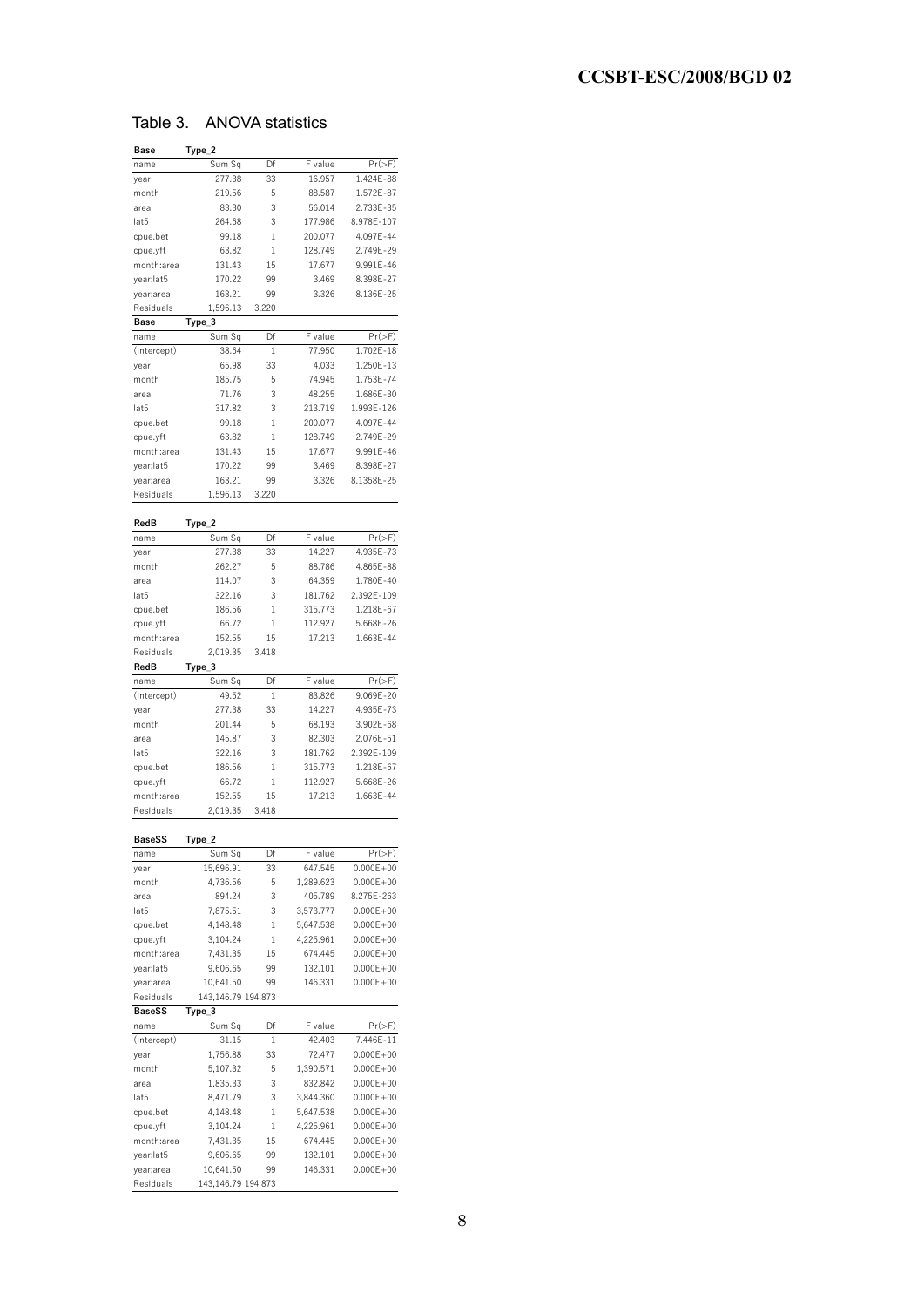Table 4. AIC and BIC of Base case model and reduced base case

| Model               | AIC   | BIC.  |
|---------------------|-------|-------|
| Base                | 7.685 | 9.292 |
| <b>Reduced Base</b> | 8.108 | 8,496 |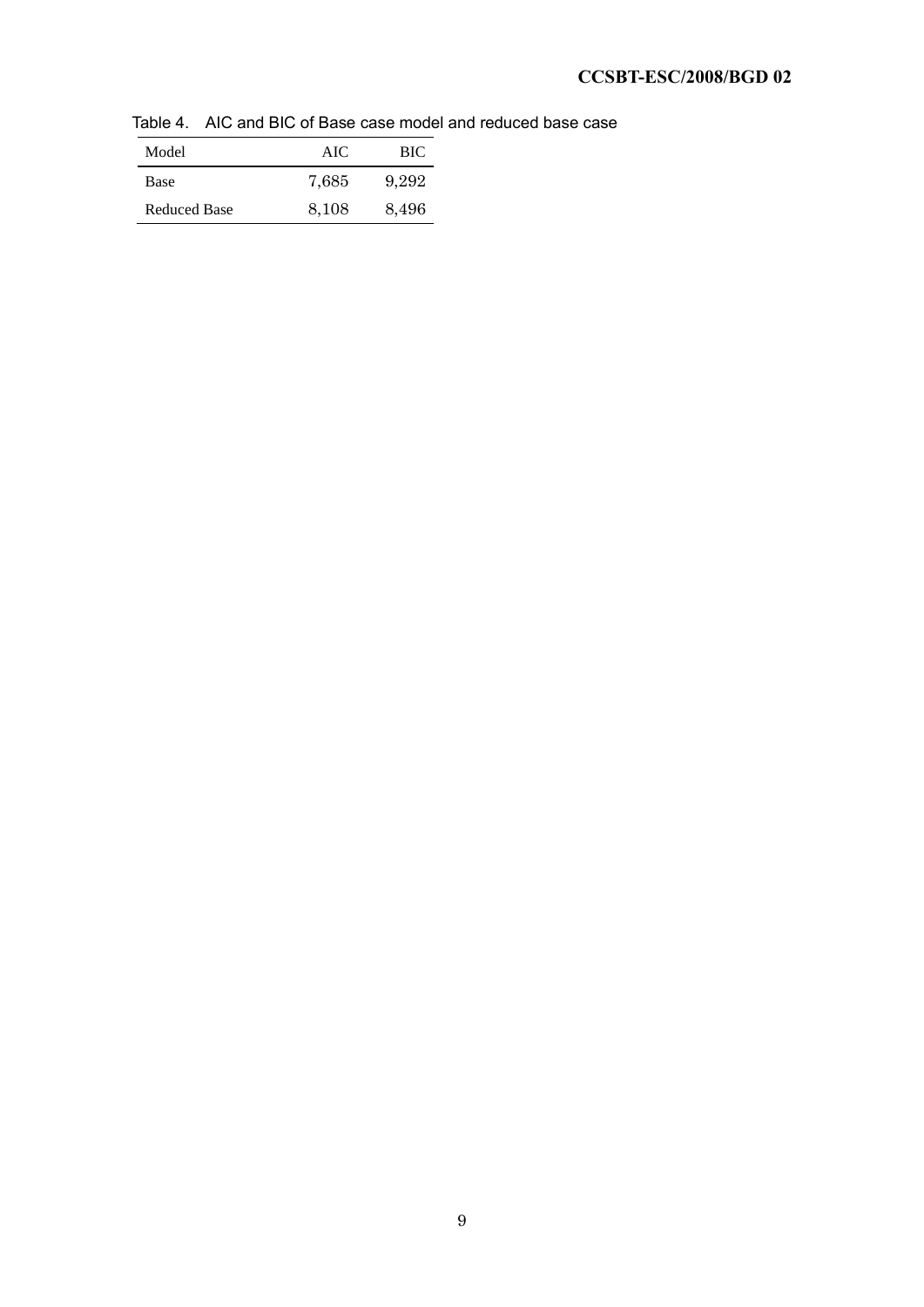|      | Base  | Base   | Reduced<br>Base | Reduced<br>Base | Base with<br><b>SxS</b> | Base with<br><b>SxS</b> |
|------|-------|--------|-----------------|-----------------|-------------------------|-------------------------|
| Year | w08   | w05    | w08             | w05             | w08                     | w05                     |
| 1969 |       | 2.2841 | 2.4934          | 2.2841          | 2.4934                  | 2.2841                  |
| 1970 |       | 2.2268 | 2.4169          | 2.2268          | 2.4169                  | 2.2268                  |
| 1971 |       | 2.0654 | 2.2054          | 2.0654          | 2.2054                  | 2.0654                  |
| 1972 |       | 2.1669 | 2.2273          | 2.1669          | 2.2273                  | 2.1669                  |
| 1973 |       | 1.8263 | 1.9271          | 1.8263          | 1.9271                  | 1.8263                  |
| 1974 |       | 1.8989 | 1.9710          | 1.8989          | 1.9710                  | 1.8989                  |
| 1975 |       | 1.4556 | 1.4974          | 1.4556          | 1.4974                  | 1.4556                  |
| 1976 |       | 1.8715 | 1.9279          | 1.8715          | 1.9279                  | 1.8715                  |
| 1977 |       | 1.6556 | 1.6850          | 1.6556          | 1.6850                  | 1.6556                  |
| 1978 |       | 1.4300 | 1.3820          | 1.4300          | 1.3820                  | 1.4300                  |
| 1979 |       | 1.1472 | 1.2558          | 1.1472          | 1.2558                  | 1.1472                  |
| 1980 |       | 1.3862 | 1.3852          | 1.3862          | 1.3852                  | 1.3862                  |
| 1981 |       | 1.3103 | 1.2917          | 1.3103          | 1.2917                  | 1.3103                  |
| 1982 |       | 1.0285 | 1.0220          | 1.0285          | 1.0220                  | 1.0285                  |
| 1983 |       | 1.0103 | 1.0228          | 1.0103          | 1.0228                  | 1.0103                  |
| 1984 |       | 1.0261 | 1.0603          | 1.0261          | 1.0603                  | 1.0261                  |
| 1985 |       | 0.8578 | 0.8861          | 0.8578          | 0.8861                  | 0.8578                  |
| 1986 | 2.089 | 0.631  | 0.666           | 0.646           | 0.684                   | 0.645                   |
| 1987 | 2.132 | 0.6433 | 0.6692          | 0.6640          | 0.6848                  | 0.6452                  |
| 1988 | 2.059 | 0.5402 | 0.5561          | 0.5216          | 0.5264                  | 0.5757                  |
| 1989 | 1.983 | 0.5047 | 0.5330          | 0.5064          | 0.5305                  | 0.5358                  |
| 1990 | 1.963 | 0.5341 | 0.5294          | 0.5843          | 0.5700                  | 0.4806                  |
| 1991 | 1.895 | 0.4385 | 0.4492          | 0.5037          | 0.5036                  | 0.4274                  |
| 1992 | 2.251 | 0.5426 | 0.5361          | 0.6068          | 0.5865                  | 0.5065                  |
| 1993 | 2.970 | 0.7279 | 0.6664          | 0.6979          | 0.6363                  | 0.7024                  |
| 1994 | 2.667 | 0.6890 | 0.5803          | 0.5832          | 0.4926                  | 0.6982                  |
| 1995 | 2.715 | 0.7298 | 0.6569          | 0.7376          | 0.6593                  | 0.7871                  |
| 1996 | 2.426 | 0.5882 | 0.5318          | 0.5578          | 0.5166                  | 0.6185                  |
| 1997 | 2.083 | 0.5143 | 0.4679          | 0.5478          | 0.4966                  | 0.4908                  |
| 1998 | 2.204 | 0.5574 | 0.5421          | 0.5790          | 0.5551                  | 0.5291                  |
| 1999 | 2.321 | 0.5653 | 0.5449          | 0.5785          | 0.5551                  | 0.5405                  |
| 2000 | 2.413 | 0.5337 | 0.4760          | 0.5233          | 0.4649                  | 0.5243                  |
| 2001 | 2.644 | 0.6009 | 0.5596          | 0.6122          | 0.5629                  | 0.5892                  |
| 2002 | 3.441 | 0.9388 | 0.7660          | 0.8047          | 0.6676                  | 0.8739                  |
| 2003 | 2.564 | 0.6715 | 0.5596          | 0.6935          | 0.5734                  | 0.6301                  |
| 2004 | 1.962 | 0.6386 | 0.5774          | 0.6751          | 0.6011                  | 0.6557                  |
| 2005 | 1.851 | 0.5287 | 0.4823          | 0.5352          | 0.4842                  | 0.6773                  |
| 2006 | 1.350 | 0.3747 | 0.3284          | 0.3524          | 0.3203                  | 0.3748                  |

Table 5. Area weighted standardized CPUE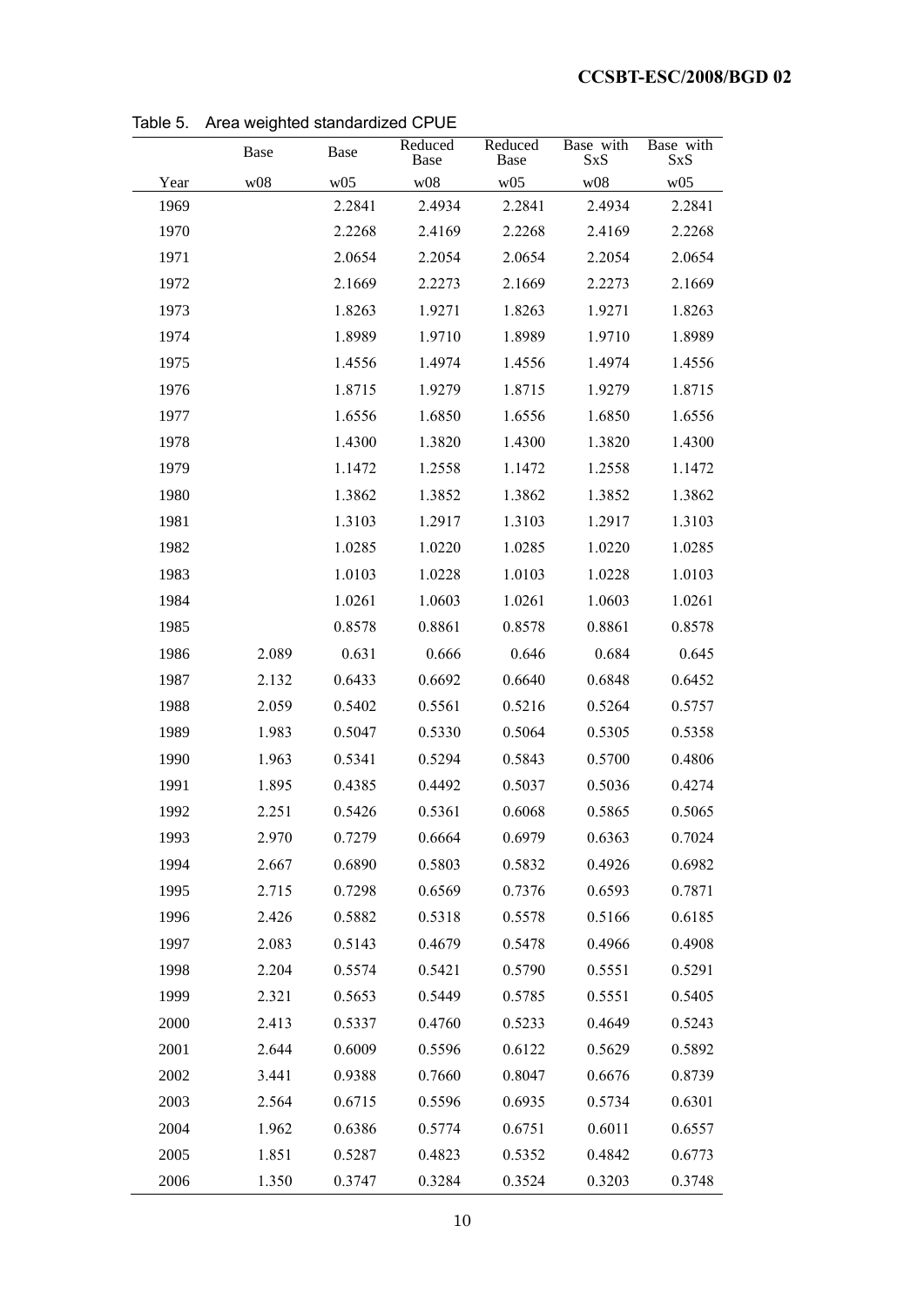|      | Base            | Base            | Reduced<br>Base | Reduced<br>Base | Base with<br><b>SxS</b> | Base with<br><b>SxS</b> |
|------|-----------------|-----------------|-----------------|-----------------|-------------------------|-------------------------|
| Year | W <sub>08</sub> | W <sub>05</sub> | w08             | W <sub>05</sub> | W <sub>08</sub>         | W <sub>05</sub>         |
| 2007 | 1.407           | 0.2796          | 0.2327          | 0.3264          | 0.2616                  | 0.3019                  |
| 2008 | 1.879           | 0.5793          | 0.4309          | 0.5147          | 0.4093                  | 0.5427                  |
| 2009 | 2.644           | 0.7507          | 0.5543          | 0.7040          | 0.5334                  | 0.6574                  |
| 2010 | 3.676           | 0.9866          | 0.6920          | 0.6925          | 0.5073                  | 0.9597                  |
| 2011 | 3.510           | 0.9013          | 0.6544          | 0.7559          | 0.5572                  | 0.9132                  |
| 2012 | 3.360           | 1.0718          | 0.7624          | 0.7447          | 0.5377                  | 0.9979                  |
| 2013 | 3.890           | 1.0466          | 0.7317          | 0.8822          | 0.6192                  | 1.0520                  |
| 2014 | 4.185           | 1.2125          | 0.8654          | 0.9254          | 0.6625                  | 1.0386                  |
| 2015 | 5.651           | 1.3216          | 0.9527          | 1.0575          | 0.7518                  | 1.3692                  |
| 2016 | 4.497           | 1.2336          | 0.8977          | 1.0639          | 0.7678                  | 1.0863                  |
| 2017 | 5.523           | 1.2996          | 0.9429          | 0.8875          | 0.6330                  | 1.4698                  |
| 2018 | 6.054           | 2.2809          | 1.5246          | 1.3388          | 0.9373                  | 2.4142                  |
| 2019 | 7.780           | 1.7429          | 1.2017          | 1.3438          | 0.9322                  | 2.2160                  |

Table 5. (cont.)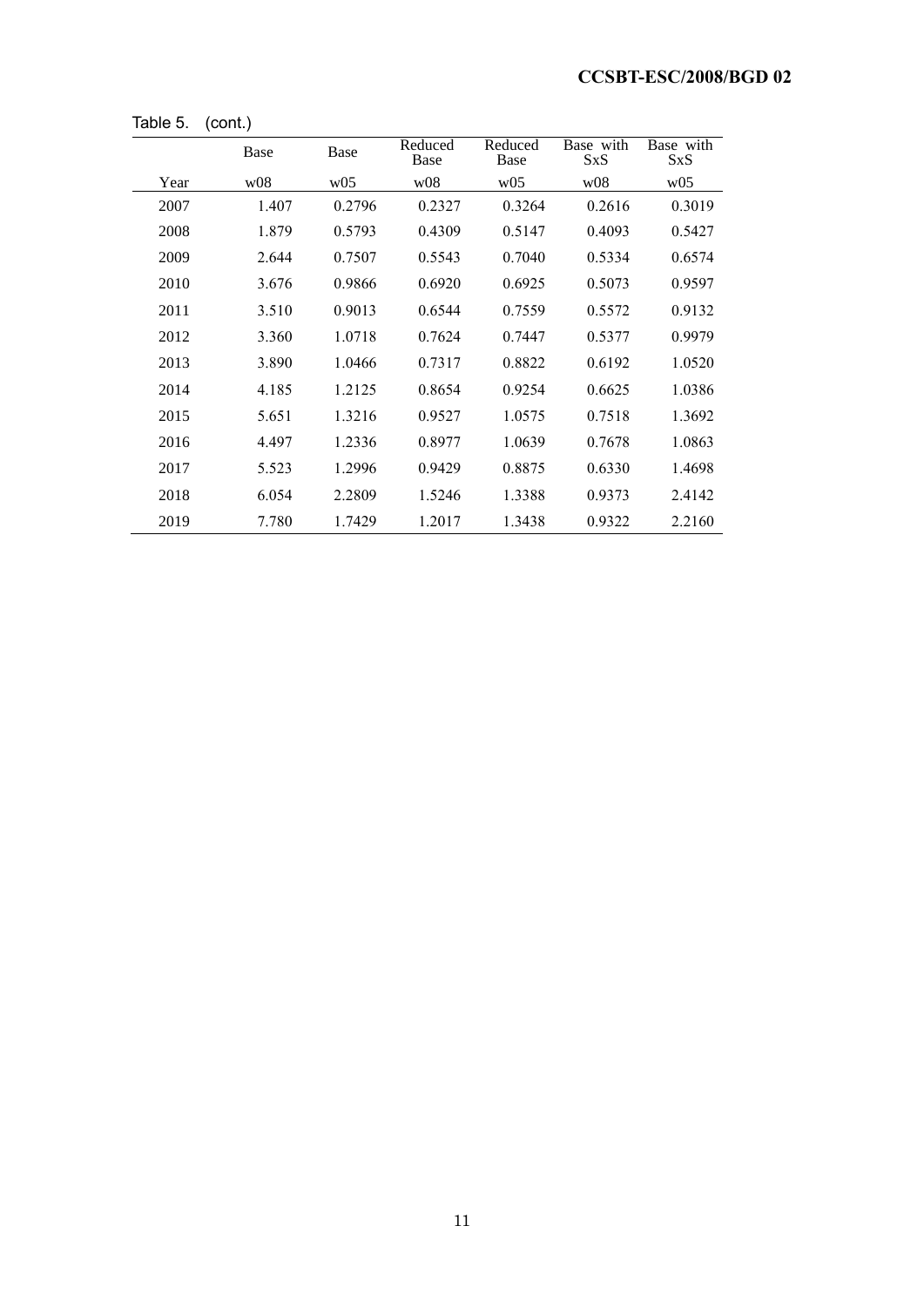



(Top panel) Bar represents the number of 5x5 degrees square and month (cell) where fishing operated by CCSBT statistical area and refer to left side y-axis. Line with circle plot represents the mean annual number of operations per cell and refer to right side yaxis. (Middle panel) Bar represents the number of 1x1 degree square and month (cell) where fishing operated by CCSBT statistical area and refer to left side y-axis. Line with circle plot represents the mean annual number of operations per cell and refer to right side y-axis. (Bottom panel) Composition of frequency for the number of 1x1 degree square and month cells operated in a 5x5 degree squares and month cell. Refer to left side yaxis. The grey band is one of 25 cells and that at top is 25 of 25 cells, and every five is colored. Line with triangle represents the mean number of 1x1 month cells operated in a 5x5 month cell and refer to right side y-axis.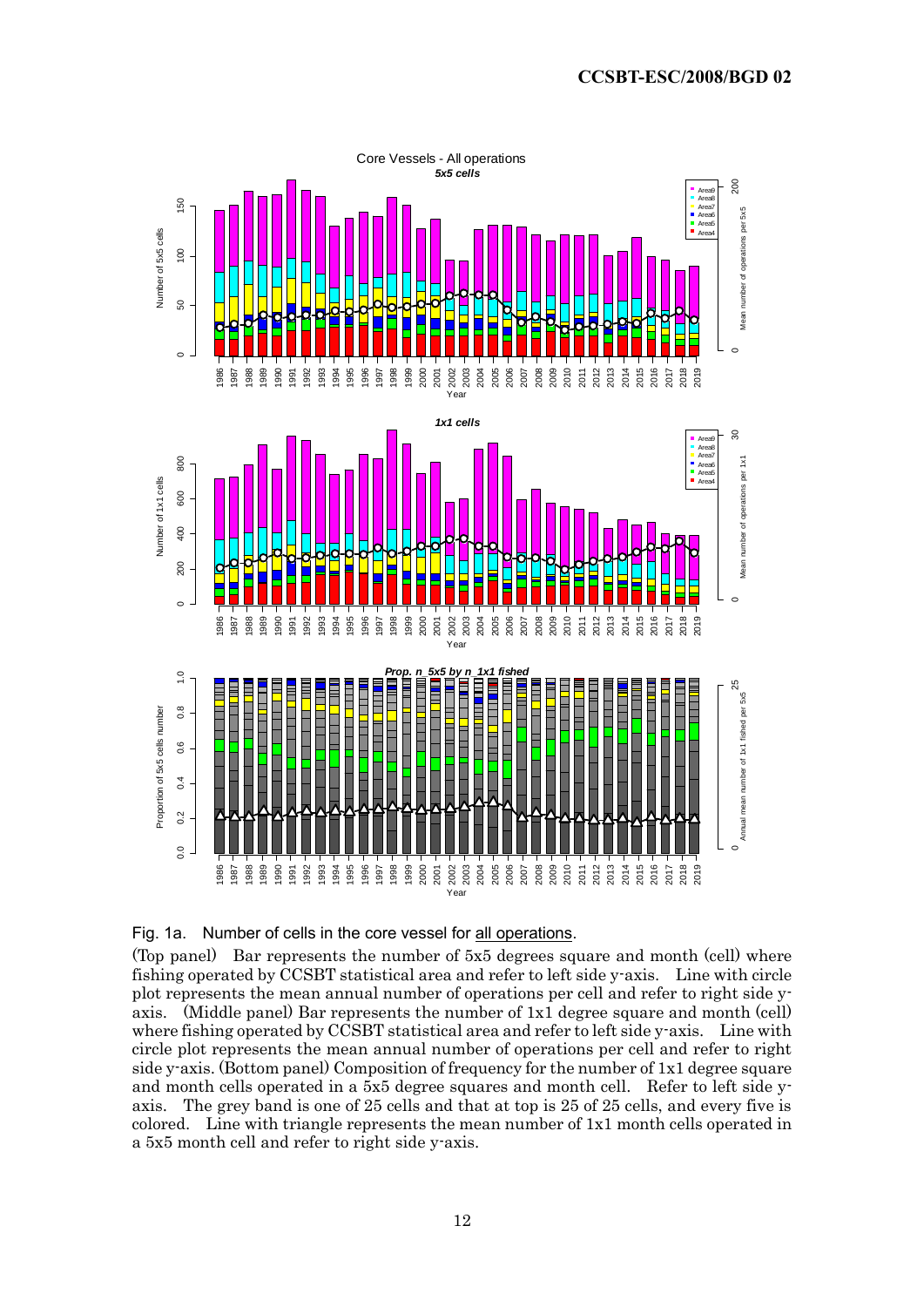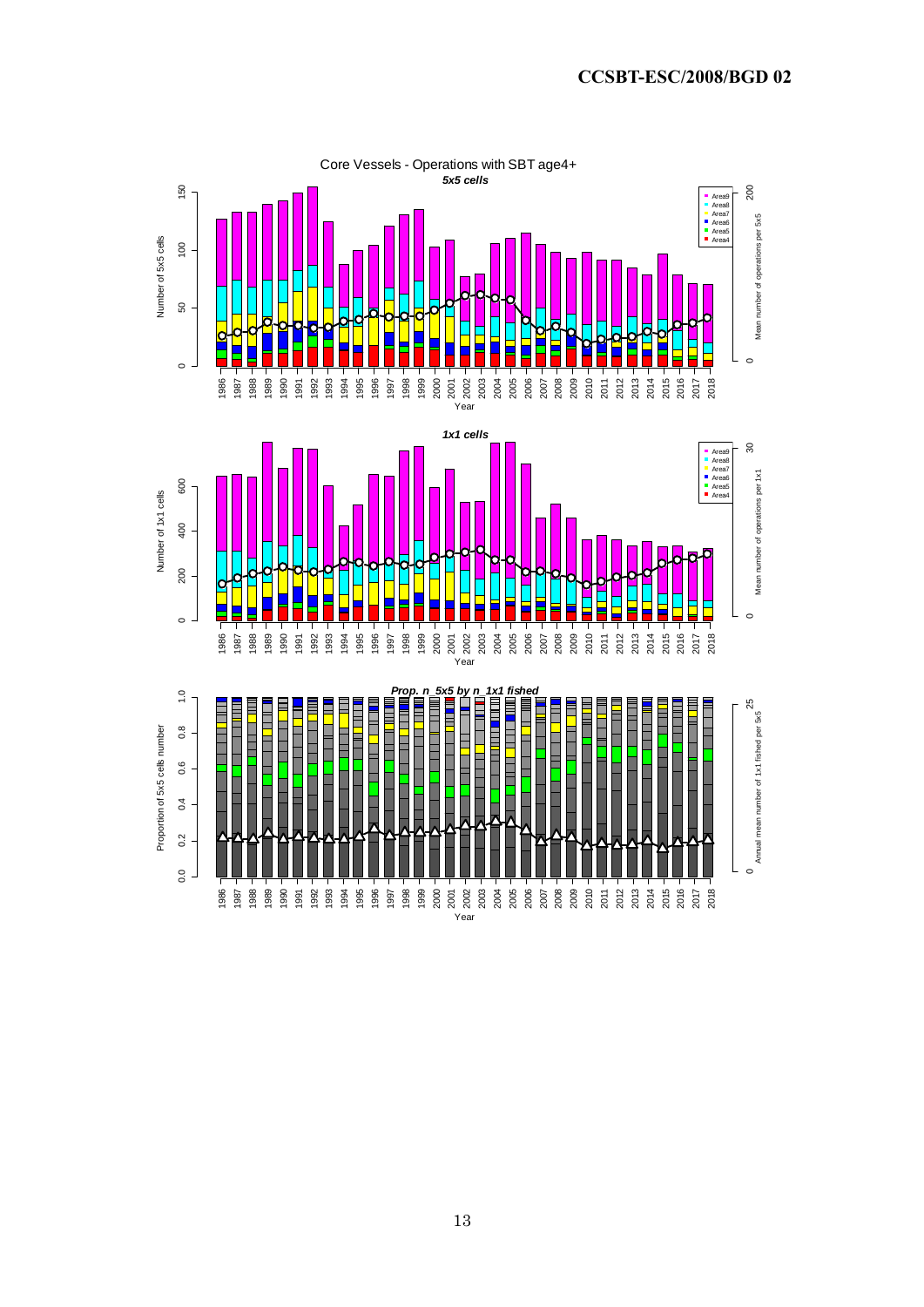

Fig. 1b. Number of cells in the core vessel for **SBT 4+ catch positive**. See explanation in Fig. 1a.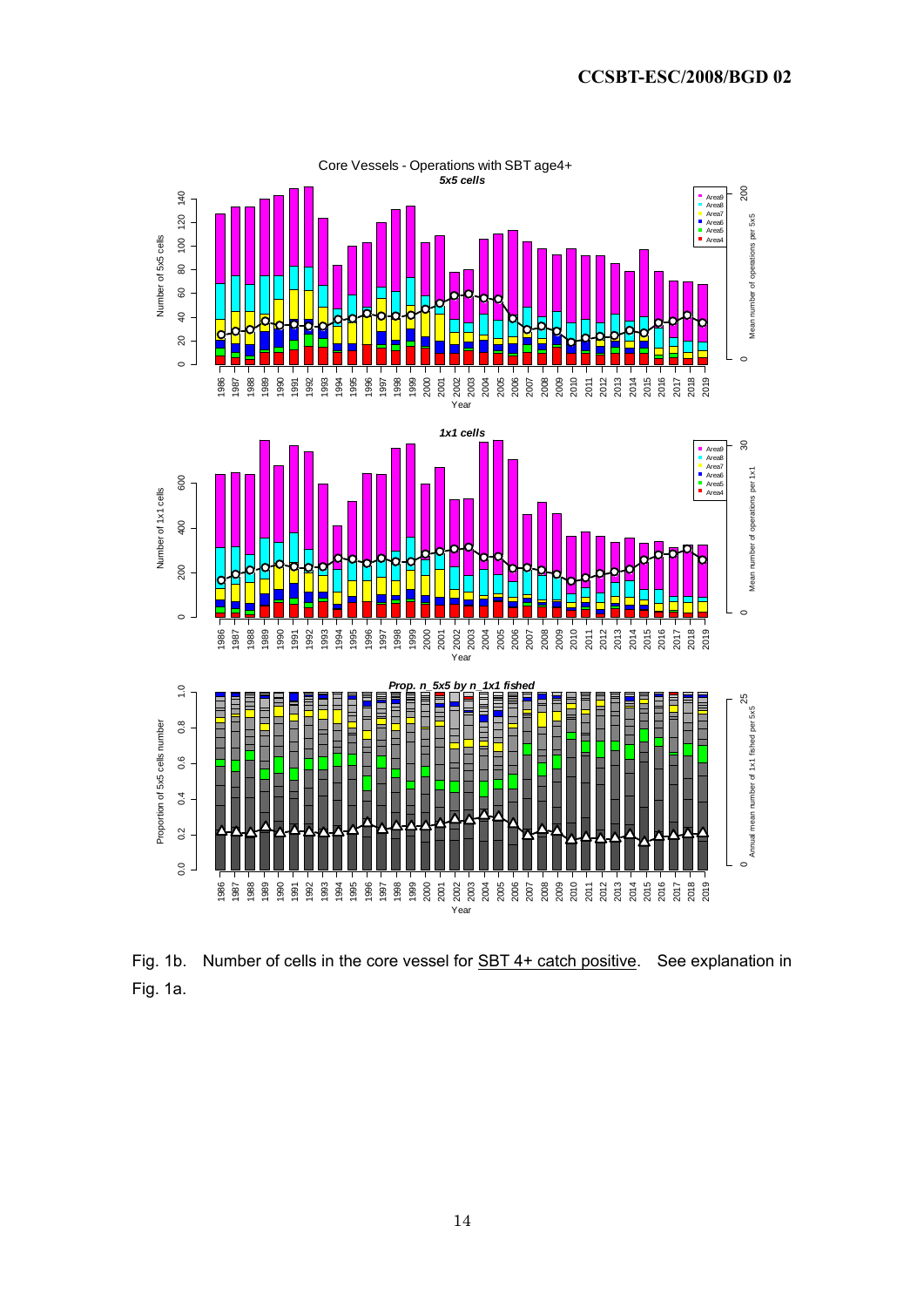

Fig. 2. Standardized CPUE (ls-mean with 95% confidence interval) of the core vessel data (upper panel) and its QQ plot of residual (lower panel) for Base case.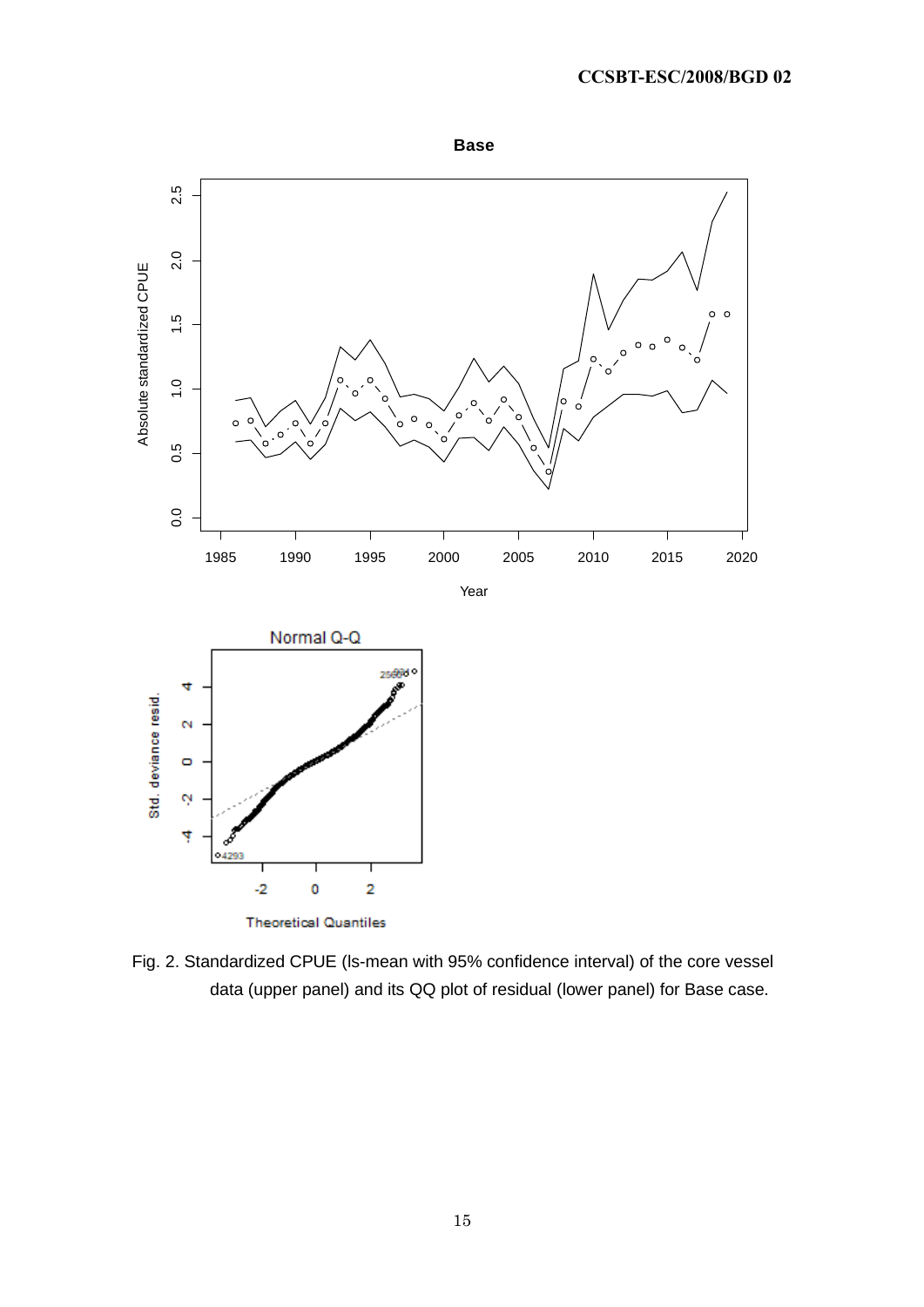

Fig. 3. Standardized CPUE (ls-mean with 95% confidence interval) of the core vessel data (upper panel) and its QQ plot of residual (lower panel) for monitoring series. Left panels for reduced base case and right panels for shot-by-shot data with base case GLM model.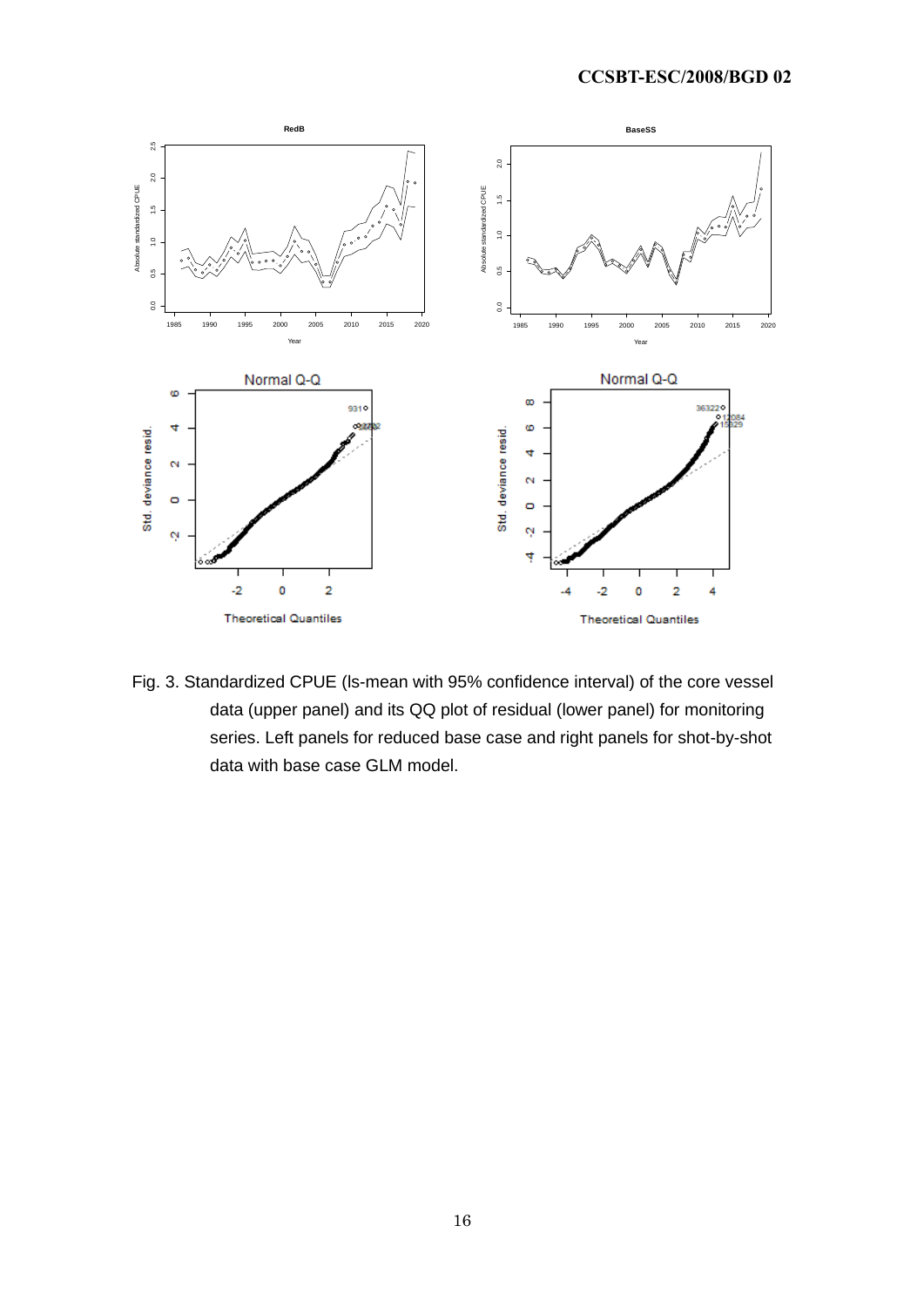







Fig. 4. Area weighed standardized CPUEs. Nominal CPUE of the core vessels is also shown.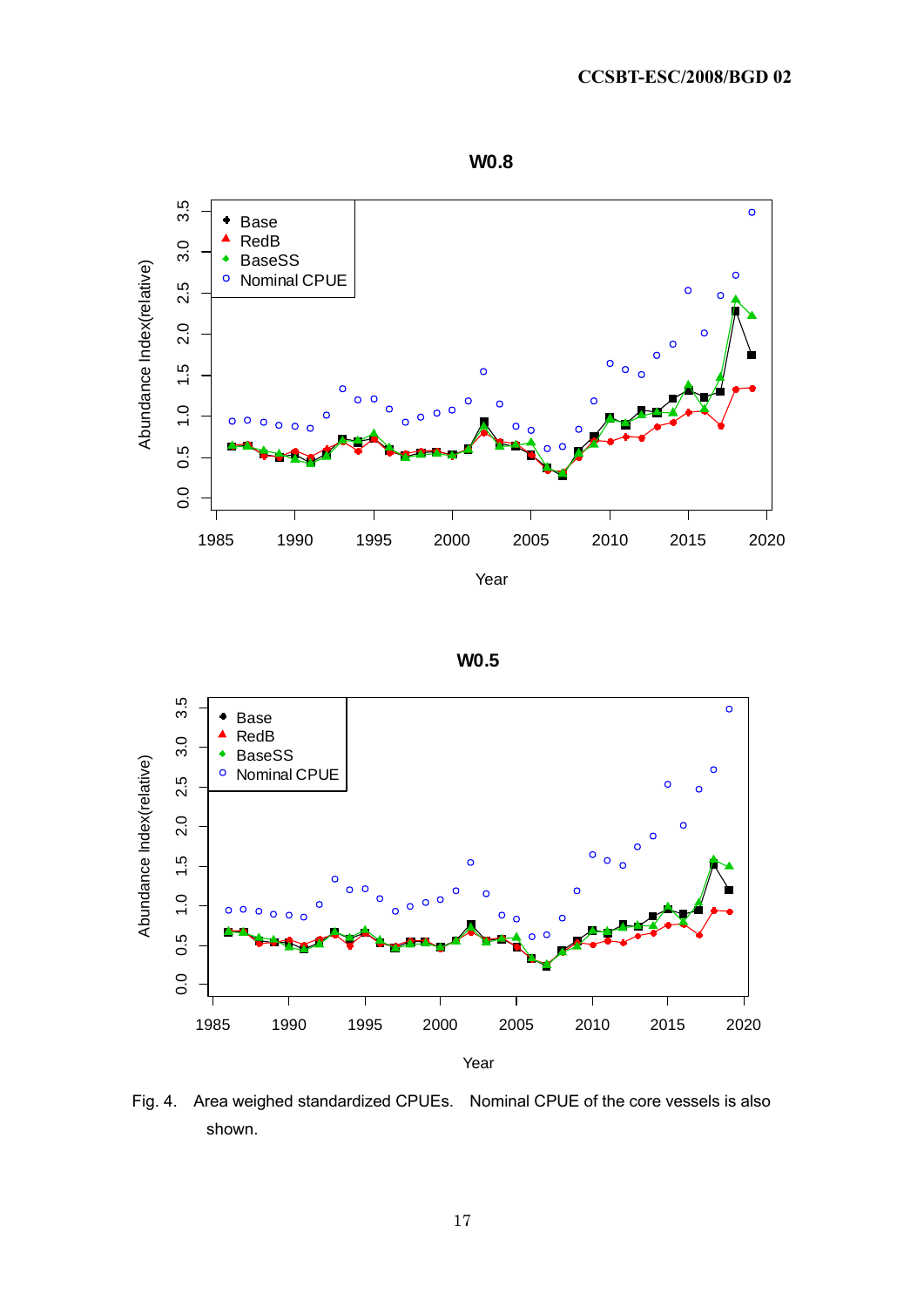

Fig. 5. Nominal CPUE by year and latitude to evaluate whether year\*latitude interaction should be included in the GLM model